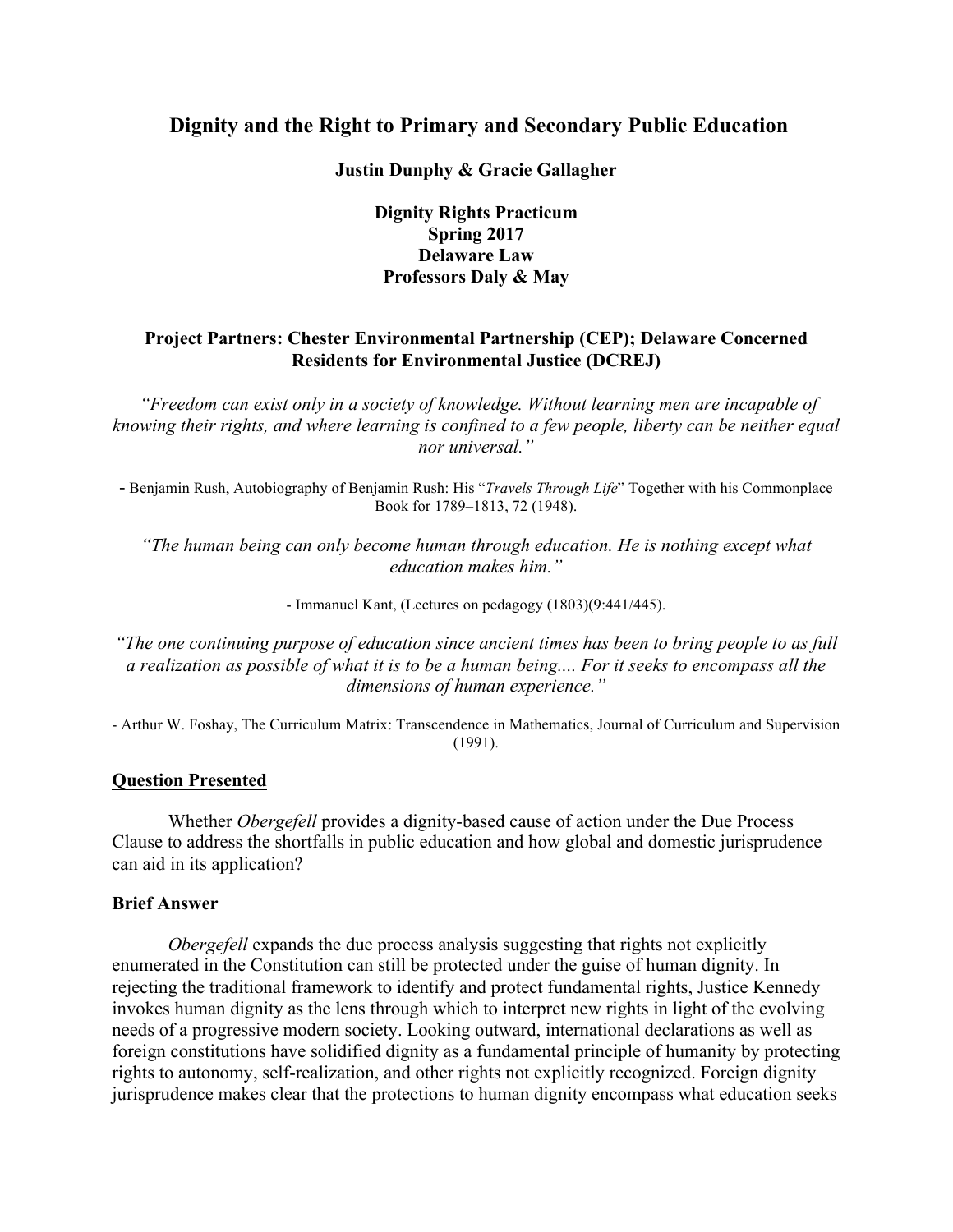to achieve; the ability to be an autonomous individual who is free to realize their full potential as productive members of society.

#### **Introduction**

The quality of public education in Chester and Wilmington should be informed by the concept of human dignity. Dignity is an inherent value possessed by all presupposing that every human being is of equal worth. As expressed by perhaps the most authoritative internationally recognized text, the Universal Declaration of Human Rights proclaims that "all human beings are born free and equal in dignity and rights."<sup>1</sup>

First, this paper exposes the hardships and inequality in education for both Chester and Wilmington students as evidenced from a statistical analysis of academic performance and educational opportunities. To contextualize the cause of these shortfalls in education we provide a brief history of education in American society and the inattention and disregard for establishing education as legally protected right. Next, we look to international texts, the birthplace of human dignity, as a means to understand its evolution and role in modern society. Then, looking to foreign jurisdictions, focusing primarily on Germany and South Africa, we show how the interpretations of dignity in its application can enforce the underlying principles of education. After this analysis, we look to the evolution of dignity in the United States and its role in connection to other rights explicitly protected under our Constitution. This leads us to a recent Supreme Court decision, *Obergefell v. Hodges*, where the Court makes a dramatic shift from the strict textual approach for establishing rights worthy of constitutional protection. Applying the Court's holding that fundamental rights are dependent on whether the right is inherent to human dignity, we then argue that education, like marriage, is inherent to human dignity. Applying the

<sup>&</sup>lt;sup>1</sup> Universal Declaration of Human Rights, G.A. Res. 217, at 71, U.N. Doc. A/810 (Dec. 12, 1948).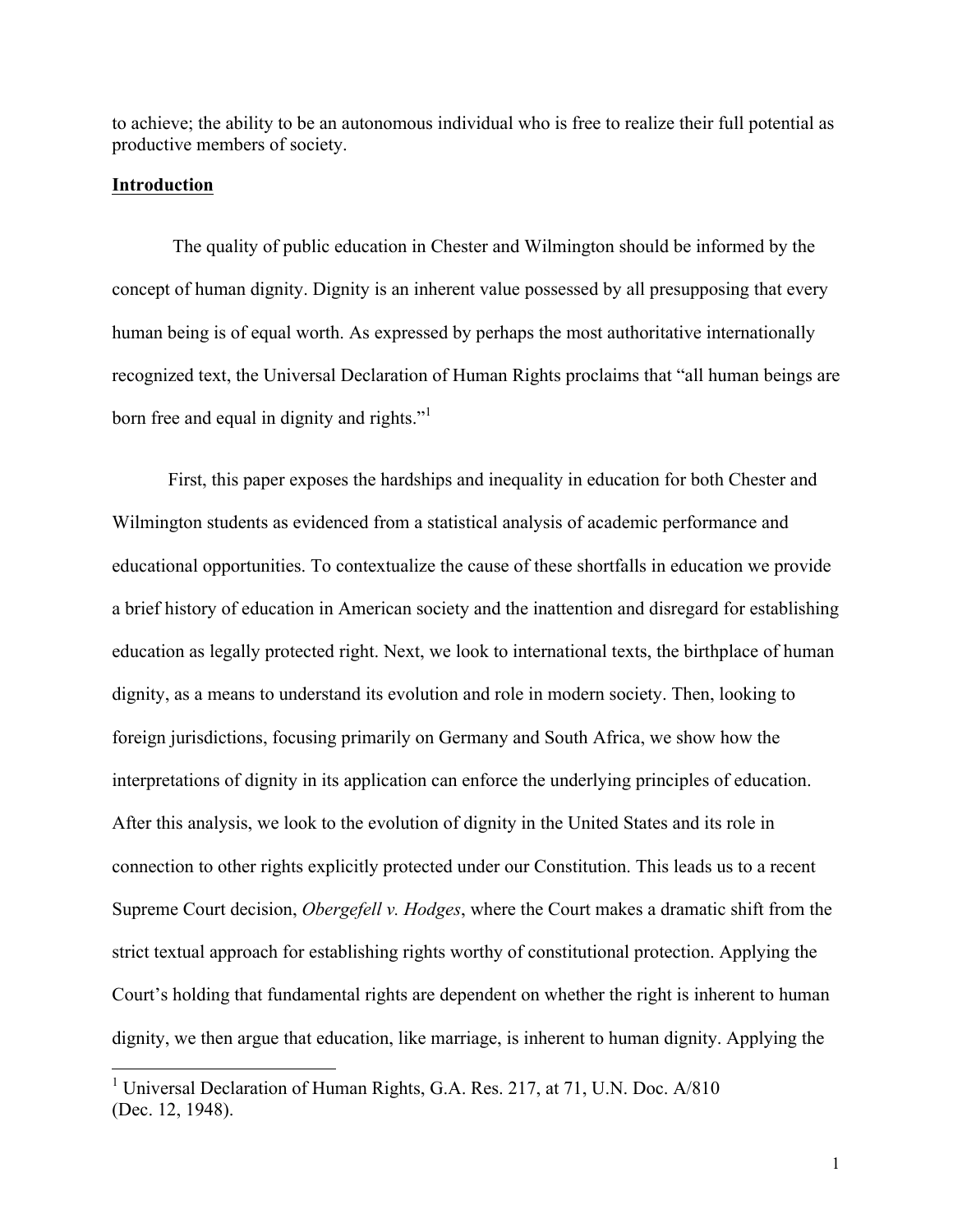principles to establish what is inherent to human dignity, we show why education meets these criteria. In an effort to equip those deprived of a quality public education with legal recourse, we conclude that dignity, in the wake of *Obergefell*, and with guidance from foreign dignity jurisprudence, that those suffering from inadequate education may rely on human dignity as the means to legal remedy.

#### **Educational Opportunity Chester and Wilmington**

The city of Chester is home to 34,133 residents, comprised predominantly of the economically disadvantaged minorities.<sup>2</sup> Chester is hailed as Pennsylvania's most dangerous  $\text{city}^3$  and the second most dangerous city in the Nation.<sup>4</sup> Yet, perhaps more unsettling than the dangers to Chester residents, is the harm suffered by their children at the hands of a broken school system.

The statistics reflecting educational achievement in Chester are bleak and concerning. Of the 937 students enrolled at Chester High School, only 41% will graduate, compared to a state average graduation rate of  $85\%$ <sup>5</sup> Only 12% of students are considered proficient in English, and as few as  $4\%$  are proficient in mathematics.<sup>6</sup> In comparison, the state proficiency averages are 70% and 60% respectively.7 Only about 9% of students in the high school system in Chester

<sup>2</sup> *See*, City-Data, *Chester, PA*, http://www.city-data.com/city/Chester-Pennsylvania.html.

<sup>3</sup> *See*, DelCo Times, *Chester called most dangerous city in* 

*PA,*http://www.delcotimes.com/article/DC/20170320/NEWS/170329974 (2017). <sup>4</sup> *See*, Newtown Patch, *America's Most Dangerous Cities*,

https://patch.com/pennsylvania/newtown-pa/americas-most-dangerous-cities-3-are-pennsylvania (2015).

<sup>5</sup> US News, *Chester High School*, https://www.usnews.com/education/best-highschools/pennsylvania/districts/chester-upland-sd/chester-high-school-16875 **(**2016).  $^6$  *Id.* 

 $^7$  *Id.*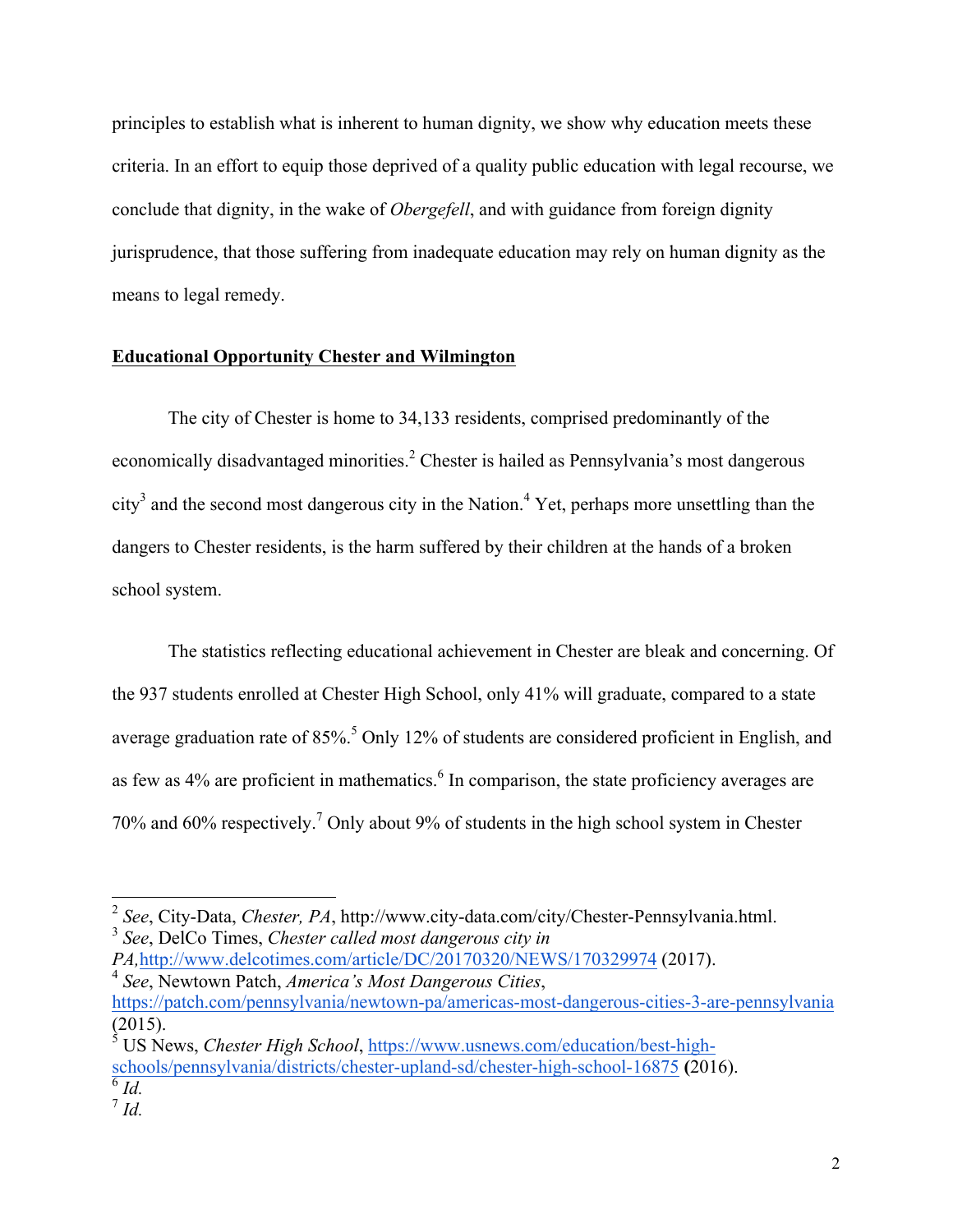passed standardized tests for the state, compared with a state average of  $74\%$ .<sup>8</sup> The students to teacher ratio is 22:1, however, the ratio is 15:1 for the rest of the state.<sup>9</sup> The overwhelming majority, 99%, of the student body is made up of minority groups, more than  $\frac{3}{4}$  of which are economically disadvantaged, receiving free or reduced priced lunches.<sup>10</sup> Residents who are 25 years old or over who have failed to attain a high school diploma have a median yearly income of no more than  $$18,700$ <sup>11</sup>

The residents of the City of Wilmington face similar, yet distinct challenges within their education system. Only 68% of Wilmington's residents, and just 33% of African-American men here, have earned their high school diploma. Similarly, 70% of all the resident students here live in poverty. Surprisingly, Delaware's largest city, with a population of 71,817 residents, does not have a public high school of its own.<sup>12</sup> Instead, students in Wilmington could potentially find themselves bused to any one of four public school districts or apply to one of the thirteen charter schools in the district.<sup>13</sup> Some of the available public schools students may be bused to include William Penn High School (WPHS), Glasgow High School (GHS), or Thomas McKean High School (TMHS), just to name a few.

<sup>8</sup> *See*, Startclass, *Chester High School*, http://public-schools.startclass.com/l/76335/Chester-High-School-Main-Campus (2016).

<sup>9</sup> *See,* U.S. News, *Chester High School* (2016). <sup>10</sup> *Id.*

<sup>11</sup> *See*, Statistical Atlas, *Educational Attainment in Chester County, PA, http://statisticalatlas.com/county/Pennsylvania/Chester-County/Educational-Attainment* (2016). <sup>12</sup> *See*, City-Data, *Wilmington, DE*, http://www.city-data.com/city/Wilmington-Delaware.html (2014).

<sup>13</sup> *See*, Delaware Online, *A Vision for Wilmington Schools* (2015).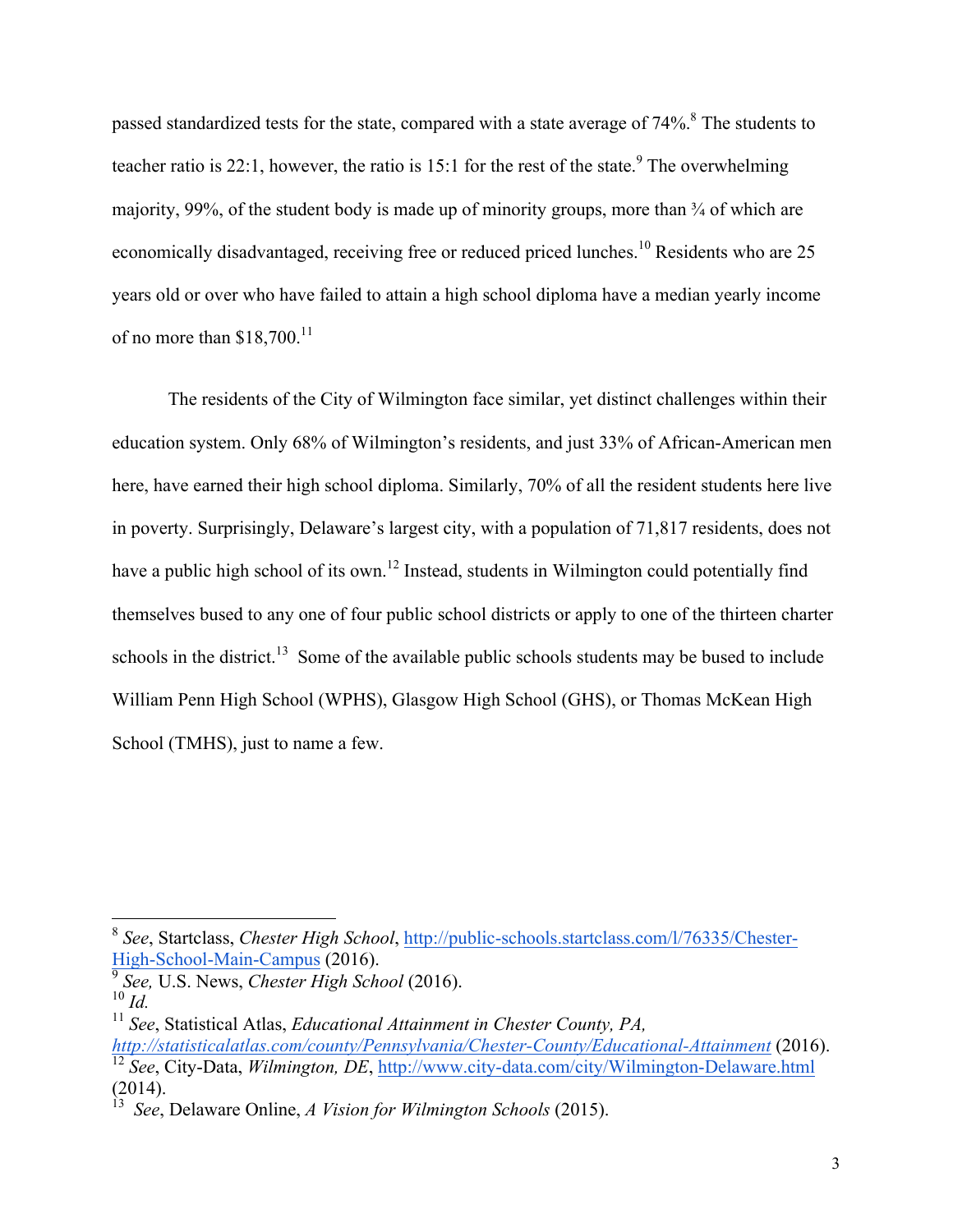WPHS, which has a 84% graduation rate, provides English proficiency to just over half of its students, while only 10% have attained proficiency in math.<sup>14</sup> Similarly, of the 77% of students who graduate from GHS, only 30% will attain proficiency in English, and only 6% will do so in math.15 TMHS has a graduation rate of 85%, but only 25% of its students are considered proficient in English, with just  $3\%$  are considered proficient in math.<sup>16</sup>

There is also the opportunity for specific students to attend one of the 13 charter schools in the district.<sup>17</sup> Charter schools, although free, have the unsettling ability to shape their student enrollment by a variety of means.<sup>18</sup> While charters are public and promoted as open to all students, a Reuters survey has found that in the United States charter schools have a variety of methods for aggressively screening students applying for admission.<sup>19</sup> Among the documented methods the study observed included: applications that are made available for just a few hours a year; lengthy application forms often only printed in English, requiring students and parent essays, test scores, and medical records; and, assessment exams and academic prerequisites.<sup>20</sup> For example, Delaware permits charter schools to provide admission preference to children who demonstrate interest in their respective educational focus. Reuters explains that some schools use

<sup>14</sup> *See,* U.S. News, *William Penn High School,* https://www.usnews.com/education/best-highschools/delaware/districts/colonial-school-district/penn-william-high-school-4608 (2016).

<sup>15</sup> *See*, U.S. News, *Glasgow High School*, https://www.usnews.com/education/best-highschools/delaware/districts/christina-school-district/glasgow-high-school-4605 (2016).

<sup>16</sup> *See*, U.S. News, *Thomas McKean High School*, https://www.usnews.com/education/best-highschools/delaware/districts/red-clay-consolidated-school-district/mckean-thomas-high-school-4629 (2016).

<sup>17</sup> *See*, Delaware Online, *A Vision for Wilmington Schools* (2015).

<sup>18</sup> *See,* Washington Post, *A Disturbing Look at how Charter Schools are Hurting a Traditional School District*, https://www.washingtonpost.com/news/answer-sheet/wp/2017/01/09/adisturbing-look-at-how-charter-schools-are-hurting-a-traditional-schooldistrict/?utm\_term=.77e76818efaf  $(2017)$ .

<sup>19</sup> *See,*Simone *Special Report: Class Struggle - How Charter Schools get Students They Want*  www.reuters.com (2013).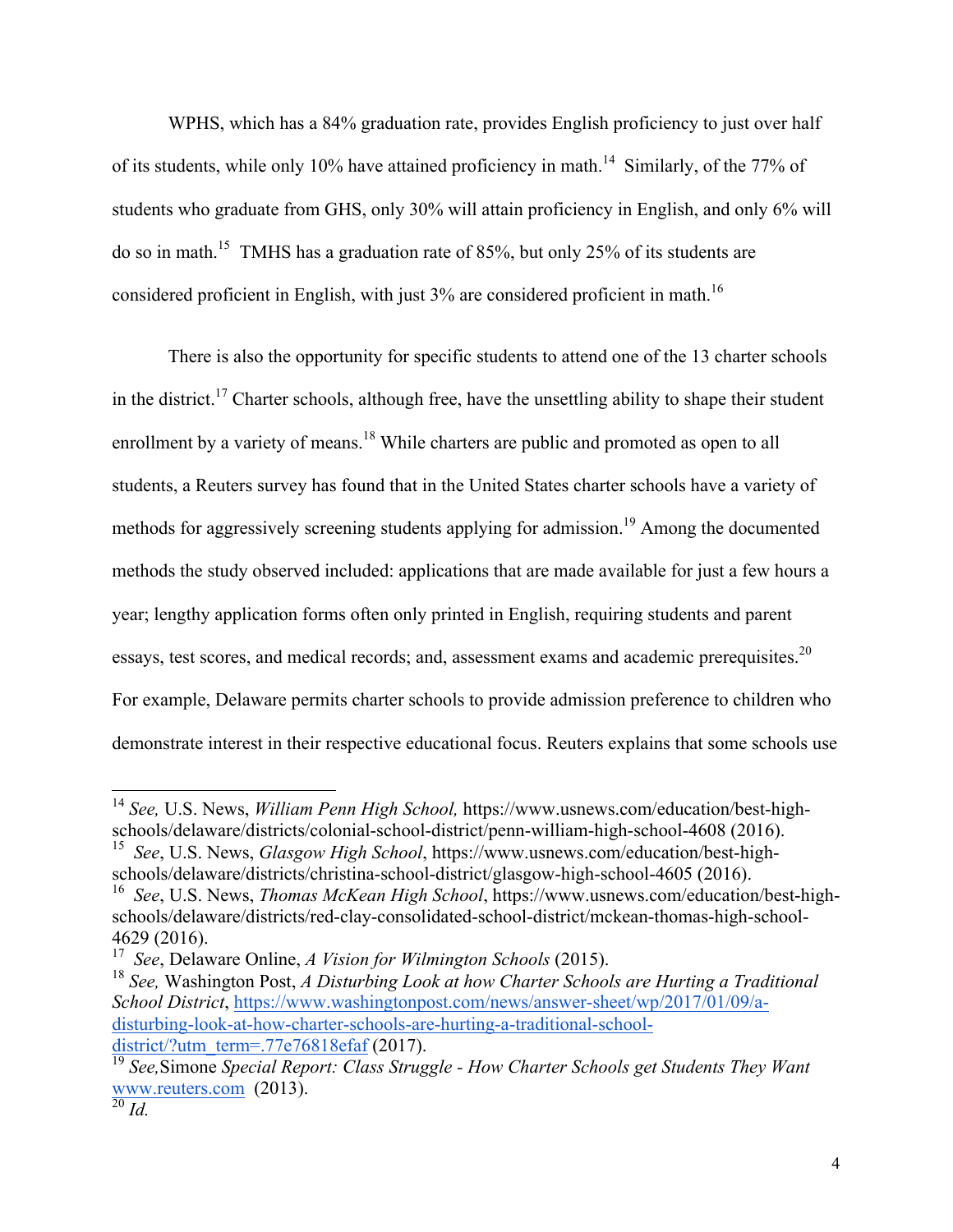that "leeway" to screen for those students who have higher levels of academic achievements. $21$ However, restraints put on public school admission include merely a zip code.<sup>22</sup> That is, student families must have the economic means to buy or rent within that school district.

Kathleen MacRae, the executive director of the ACLU of Delaware argues that the fallout of the 1995 Charter School Act perpetuates a state sanctioned preferential treatment to those families navigating the special requirements for charter admission to charter schools.<sup>23</sup> Many groups have criticized the impact that charter schools have played in contributing to segregation. In Wilmington, of the 11,500 children enrolled in school, 75% are comprised of African Americans.<sup>24</sup> Despite efforts at reform, Tizzy Lockman, a member of WAEC, stated "the system" has denied the right of those kids to get a good education.<sup>225</sup> Dr. Atkins, the Legal Advocacy Director of the Disabilities Law Program of Community Legal Aid Society, Inc. describes the charter systems selection process as excluding those children with disabilities from attending the 'high achieving' charter schools as something constituting illegal discrimination.<sup>26</sup> The ACLU of Delaware alleges that high performing charter schools are nearly exclusively white whereas the those charter schools on the brink of failure have student populations comprised predominantly minorities.<sup>27</sup> Wilmington's current education system leaves minority inner city students with just two alternatives; to attend the segregated public school where most of the white students have left to join charter schools, or attend the equally segregated charter school.<sup>28</sup> To illustrate this

<sup>28</sup> *Id.*

21 *Id.*

 $^{22}$  *Id.* 

<sup>23</sup> *See,* ACLU-DE, *Fallout of the Charter School Act.*

<sup>24</sup> *See,* City-Data, *Wilmington. DE*, http://www.city-data.com/city/Wilmington-Delaware.html (2014).

<sup>25</sup> *See,* ACLU-DE, *Fallout of the Charter School Act.*

 $^{26}$  *Id.* 

 $^{27}$  *Id.*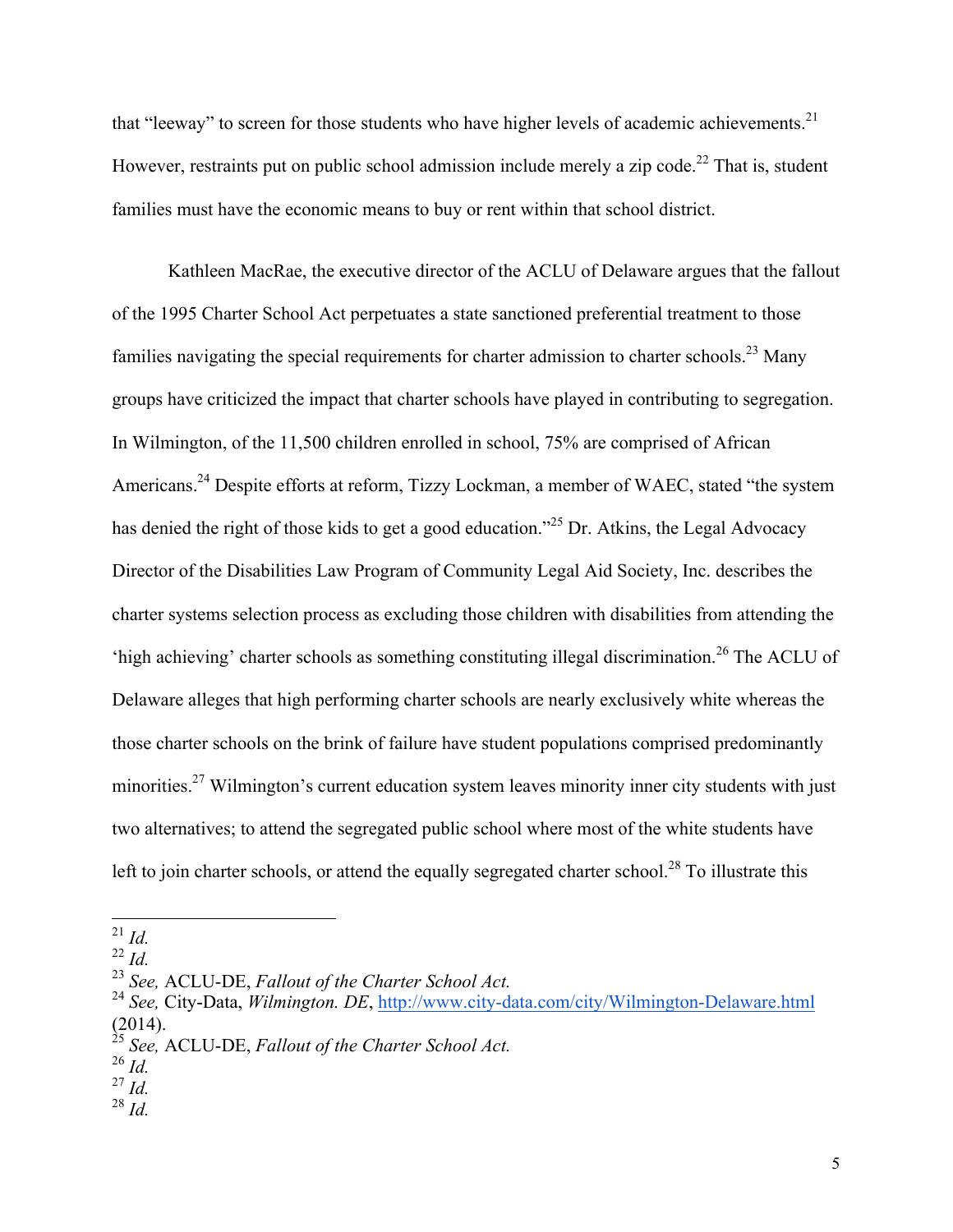point, the Charter School of Wilmington has a graduation rate of 93%, with 61% of its students attaining proficiency in math, and 98% considered proficient in English.<sup>29</sup> Upon further inspection, however, more than two-thirds f the student body is white and only 2% of all the students are considered "economically disadvantaged."<sup>30</sup> In contrast, the education provided at the schools that student-residents in Wilmington are bused to, are poorer in every respect, as stated above. These statistics strongly suggest, due to the Wilmington's demographics, that few students attending CSW are members of the cities disadvantaged minority population. This can be easily demonstrated when looking at the demographics and academic achievements of the comparative academic institutions as outlined above.

Lack of a public high school in the neighborhood is detrimental for a community in more ways than just the obvious inconvenience to these inner city students. Schools provide local residents a sense of community, sparking involvement from both parents and neighbors, unlike any other institution. Further, it allows for children to attend school with local friends and strengthen their connection to communities.<sup>31</sup> Studies show that quality public education has a positive impact on the quality of life in a community.<sup>32</sup> Inversely, cuts to spending on public education results in reductions to individual income and earning capacity, as well as small business startups, and the overall employment rate.<sup>33</sup> When parents and communities work with schools, students tend to earn better grades, attend school more regularly, and stay in school

<sup>29</sup>*See,* U.S. News, *Charter School of Wilmington* (2016).

<sup>30</sup> *Id.*

<sup>31</sup> *See*, Delaware Online, *A Vision for Wilmington Schools* (2015).

<sup>32</sup> *See*, Thomas Hungerford, *K–12 Education in the U.S. Economy Its Impact on Economic Development, Earnings, and Housing Values* (2004). <sup>33</sup> *Id.*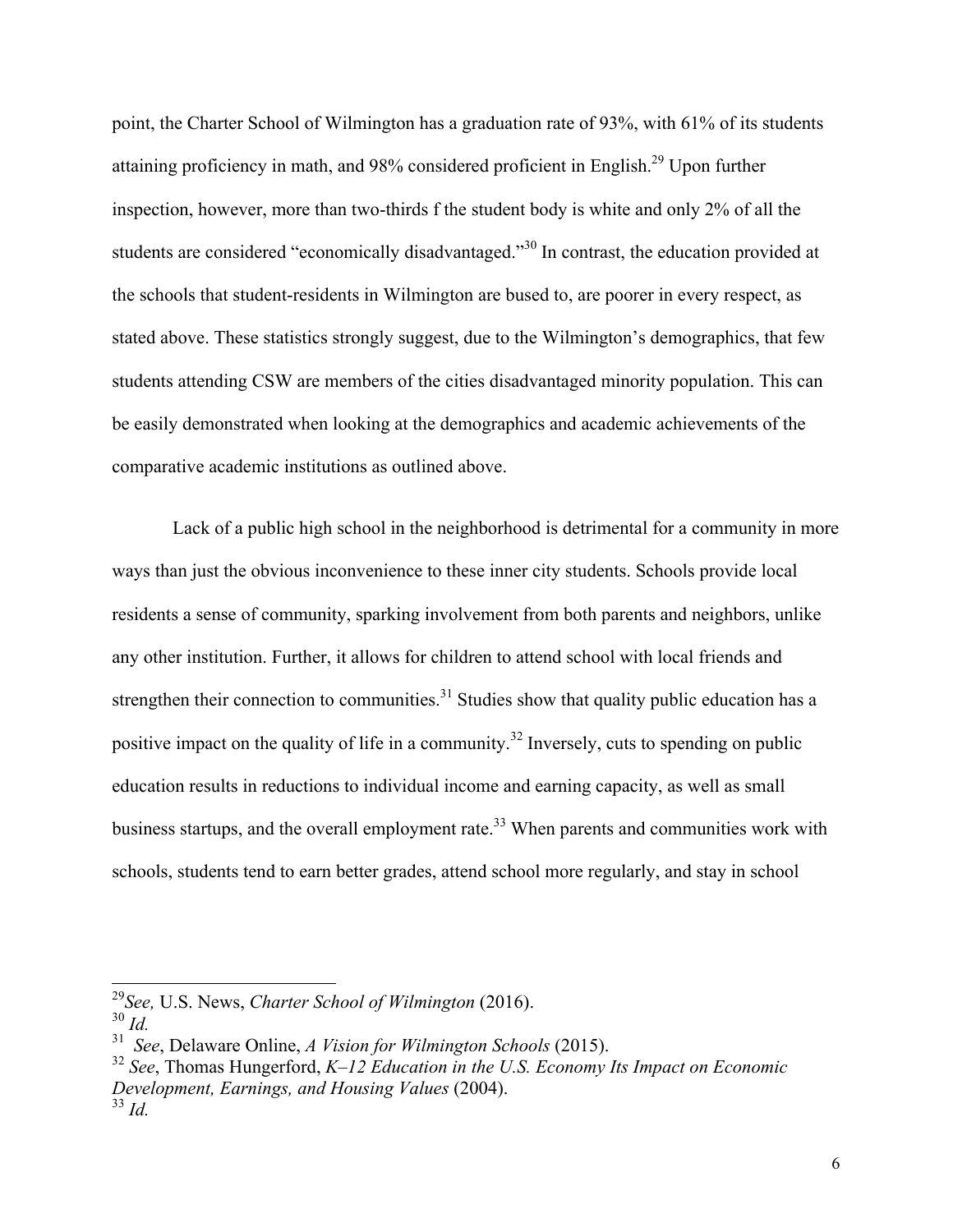longer.<sup>34</sup> This correlation remains constant regardless of the parent's own academic achievement or economic status.<sup>35</sup> As it stands now, it is often that case that two children on the same block in Wilmington will end up attending school in completely different districts.<sup>36</sup> This creates a disconnect between the community and the students that reside within it.

#### **Education In American Society**

According the most recent 2012 global rankings of education, conducted by the Pearson Publishing Company, the United States sits 17th out of a total 40 countries surveyed.<sup>37</sup> All the countries preceding the United States have a right to education guaranteed in either their constitutions, or by way of statute.<sup>38</sup> A "Constitute project" search reveals that an overwhelming majority of countries (174) contain the term "education" in their constitutions. 39

In addition, because of the obvious importance of education for children, numerous international texts provide extensive protections to the right of education. For example, the UDHR's states, "[e]veryone has the right to education . . . education shall be free, at least in the elementary and fundamental stages."<sup>40</sup> Similarly, Article 28(1)(a) of the Convention on the Rights of the Child (CRC), requires states to not only provide free primary education to all but also that such education be compulsory directed to the full development of a child's personality,

<sup>34</sup> *See*, Belfield and Levin, *The Price We Pay: Economic and* Social *Consequences of Inadequate Education* (2007).

<sup>35</sup> *Id.*

<sup>36</sup> *See*, Delaware Online, *A Vision for Wilmington Schools* (2015).

 $37$  Laurie, Stephen (2013, October 2013). Why Doesn't the Constitution Guarantee the Right to Education? Retrieved from: http//www.theatlantic.com/education/archive/2013/10/why-doesn'tthe-constitution-guarantee-right-to-educate/280583/

<sup>38</sup> *Id.*

<sup>39</sup> Constituteproject.org [accessed 3 May 2017].

<sup>40</sup> Universal Declaration of Human Rights, Art. 26.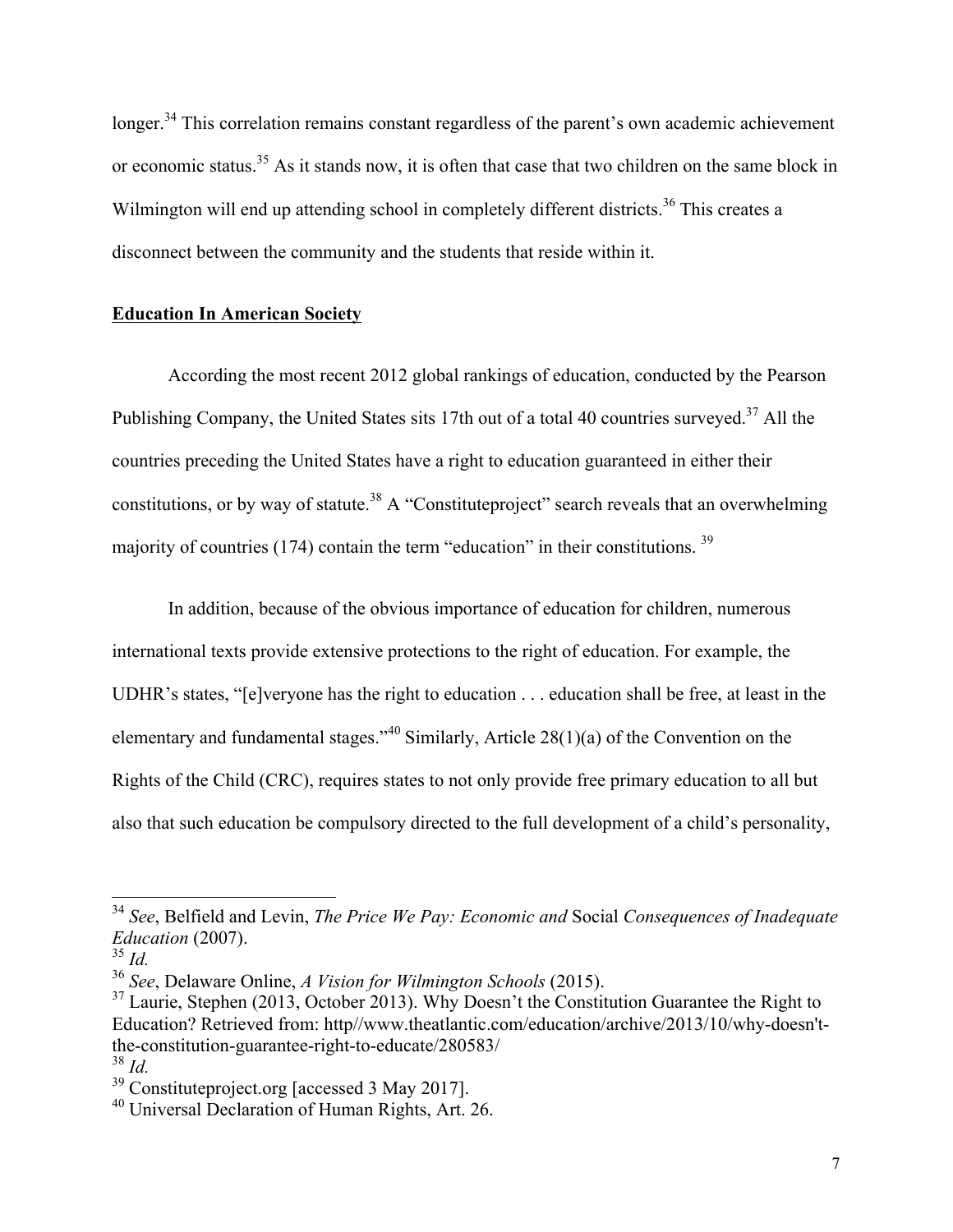talents, mental and physical abilities. $^{41}$  Like the CRC, the International Covenant on Economic, Social and Cultural Rights (ICESCR) Article 13(1) obliges education be "directed to the development of the human personality and the sense of its dignity . . . that education shall enable all persons to participate effectively in a free society."<sup>42</sup> These influential texts make clear that education is essential to the development of a child's capacity for self-realization and the achievement of autonomy. Therefore, education acts as the "vehicle" through which children are afforded the instruments necessary to develop into participating members of society by achieving economic opportunity and social mobility.<sup>43</sup>

The United States has not adopted these international and foreign commitments to primary education. In 1973, the Supreme Court rejected the notion of education as a right deserving of constitutional protections under the Fourteenth Amendment, which affords sanctuary to the entitlements of equality, liberty, privacy and the like.<sup>44</sup> San Antonio Indep. Sch. *Dist. v. Rodriguez*, involved a class-action lawsuit by a group of economically disadvantaged Mexican-American parents on behalf of schoolchildren throughout the Texas.<sup>45</sup> The question presented to the Supreme Court was whether the significant funding disparities among school districts resulting from the property-tax system for funding public education violated the Fourteenth Amendment rights of students educated in impoverished districts.<sup>46</sup> The Court held that education was neither explicitly, nor implicitly a right guaranteed by the Constitution.<sup>47</sup> Rejecting the plaintiff's convictions that education was vital to informed exercise of the right to

<sup>&</sup>lt;sup>41</sup> Convention on the Rights of the Child, Art. 28(1), 29(1)(a).

<sup>42</sup> International Covenant on Economic, Social and Cultural Rights, Art. 13(1).

<sup>43</sup> *Wisconsin v. Yoder* 406 U.S. 205 (1972).

<sup>44</sup> *San Antonio Indep. Sch. Dist. v. Rodriguez*, 411 U.S. 1 (1973).

<sup>45</sup> *Id.* at 4,5

<sup>46</sup> *Id.* at 17

<sup>47</sup> *Id.* at 35.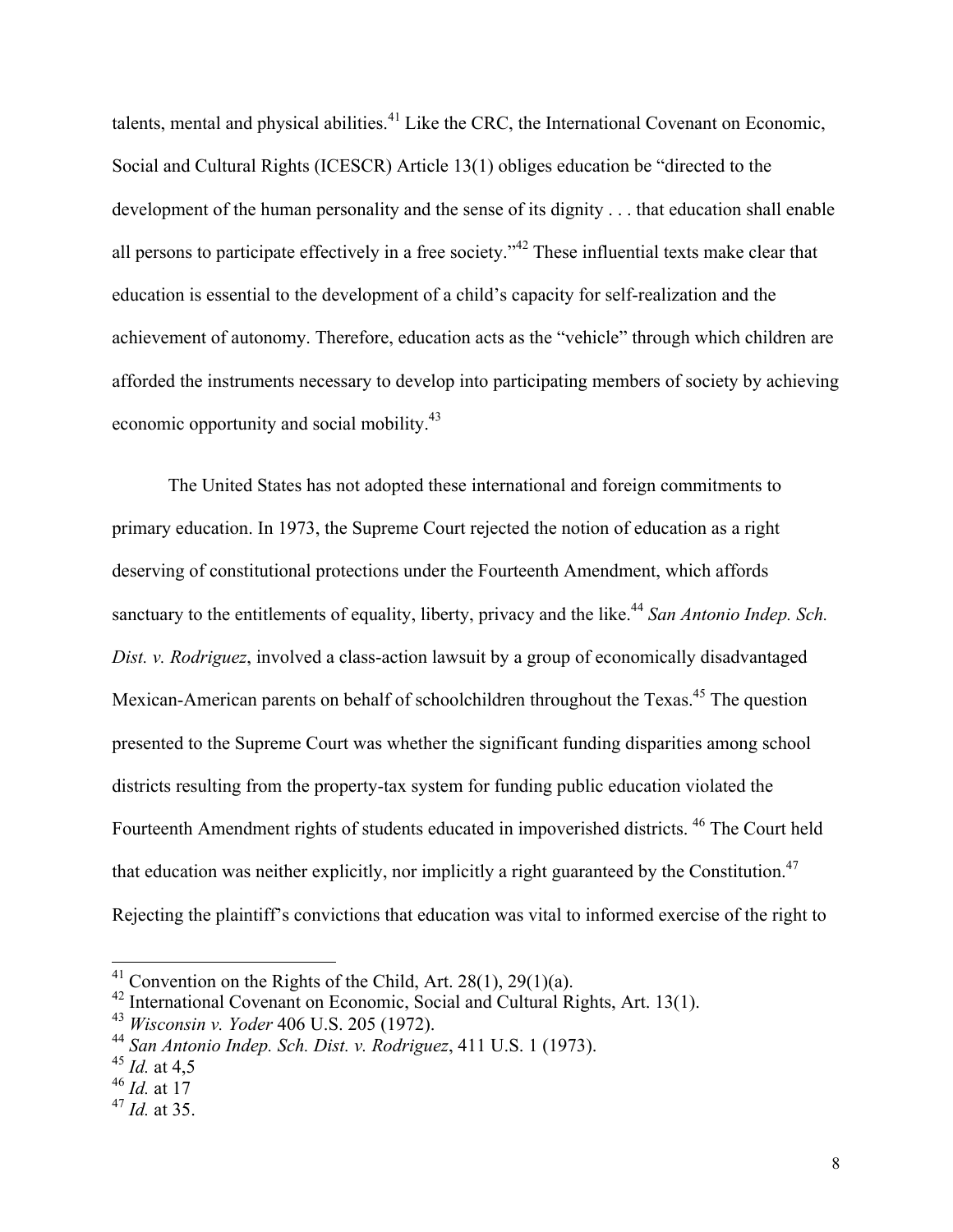vote and intelligent exercise of the First Amendment, the Court reasoned no evidence was offered that reflected expenditures in education resulted in education that failing to fulfill these objectives.48 Consequently, under the rational basis standard of review the Court upheld the Texas property tax system and opposed to offering an alternative, the Court chose to leave these questions to state legislators.<sup>49</sup>

But, as we later illustrate, the Fourteenth Amendment has undergone significant changes in both interpretation and application, furnishing protections to rights not traditionally recognized under the Constitution.<sup>50</sup> The dignity-based approach for protecting constitutional rights advances a superior individualized technique employed to reflect the needs of a changing society.

#### **Brief History of Human Dignity**

Dignity has embedded itself in the global legal framework as societies have grappled with the meaning of humanity in forming the modern concepts of civilization.<sup>51</sup> The Universal Declaration of Human Rights, adopted by the General Assembly of the United Nations, is credited, with fostering the emergence of the concept in modern society.<sup>52</sup> Dignity is mentioned five times in the text, appearing twice in the declaration's Preamble.<sup>53</sup> The opening sentence states, "[w]hereas recognition of the inherent dignity and of the equal and inalienable rights of all

<sup>48</sup> *Id.* at 25

<sup>49</sup> *Id.* at 58

<sup>50</sup> *See, Planned Parenthood of Se. Pa. v. Casey*, 505 U.S. 833 (1992); *Lawrence v. Texas*, 539 U.S. 558 (2003); *Obergefell v. Hodges*, 135 S.Ct. 1039 (2015).

<sup>51</sup> Erin Daley, *Dignity Rights* (University of Pennsylvania Press, 2013)

<sup>52</sup> *Id.* at 13

<sup>&</sup>lt;sup>53</sup> UN General Assembly, Universal Declaration of Human Rights, 10 December 1948, 217 A

<sup>(</sup>III), available at: http://www.unher.org/refworld/docid/3ae6b3712c.html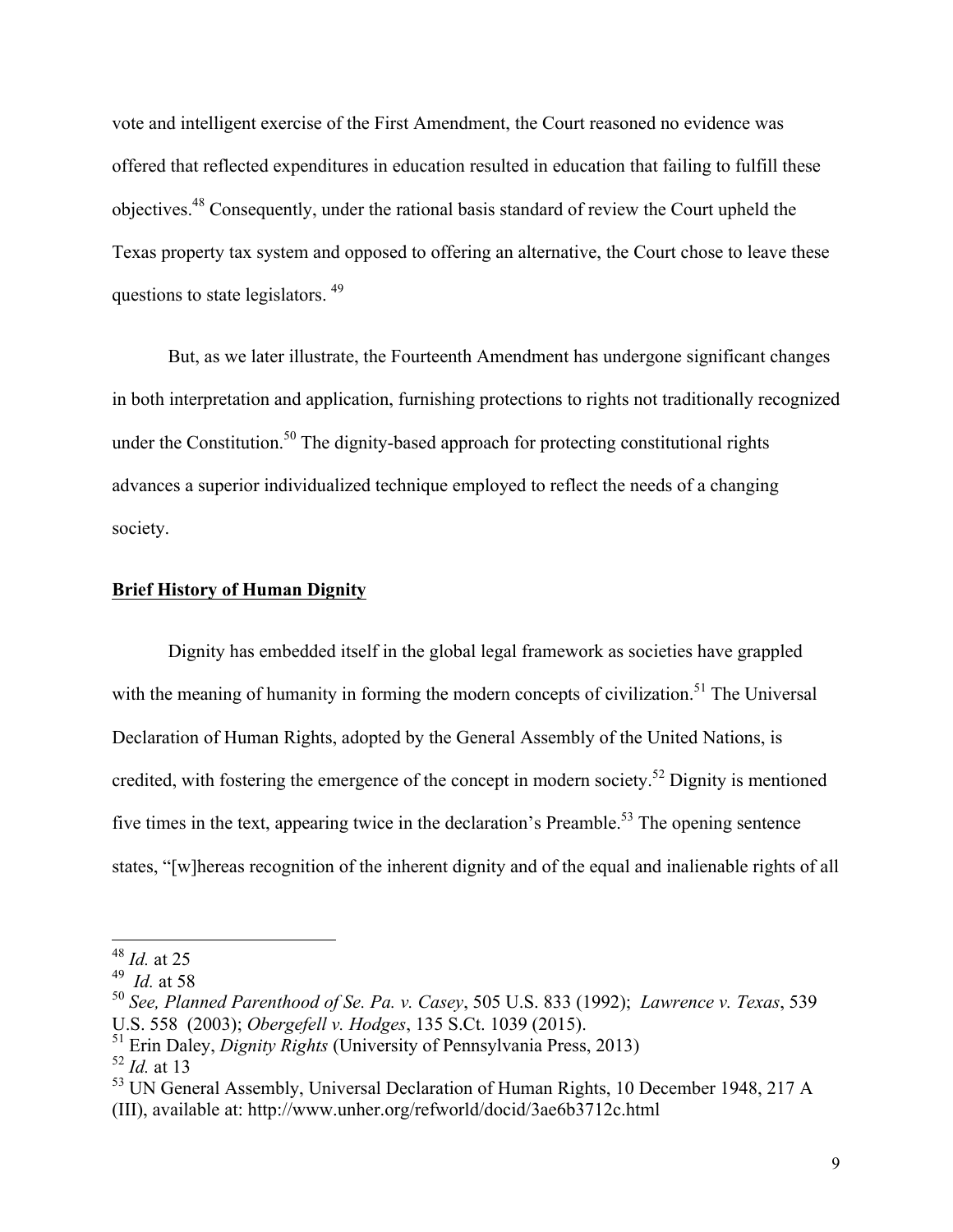members of the human family... "<sup>54</sup> Then, again in section following, "[t]he United Nations have in the Charter reaffirmed their faith in the fundamental human rights, in the dignity and worth of the human person and in the equal rights of men and women and have determined to promote social progress and better standards of life in larger freedoms . . .<sup>555</sup> The term is also found in numerous other articles throughout the text.<sup>56</sup> Article I provides, "[a]ll human beings are born free and equal in dignity and rights."57 Dignity and rights, though separate, dignity and human rights are interwoven, as dignity is the "tuning fork" or *key* according to which rights are harmonized.<sup>58</sup> Human dignity is the ultimate value that gives coherence to human rights.<sup>59</sup> Article 22 provides, "[e]veryone, as a member of society, has the right to social security and is entitled to realization, through national effort and international cooperation and in accordance with the organization and resources of each state, of the economic, social and cultural rights indispensable for his dignity and the free development of his personality.<sup>60</sup> Despite these varied interpretations of the UDHR's use of dignity, the Declaration's affirmation of dignity significantly influenced cultures throughout the world. <sup>61</sup>

In the following decades, dignity evolved into a legal right with binding effect for those signatory states to the International Covenant for Civil and Political Rights (ICCPR), and the International Covenant on Economic, Social and Cultural Rights (ICESCR).<sup>62</sup> Both Covenants

54 *Id*

 $\overline{55}$   $\overline{Id}$ 

<sup>56</sup> *Id.* 

<sup>57</sup> *Id.* at Article (1).

<sup>58</sup> Mary Ann Glendon, *Procter Honoria Respectful: Knowing the Universal Declaration of Human Rights,* 73 NOTRE DAME L. REV. 1153, 1172 (1998).

<sup>59</sup> *See,* Immanuel Kant, *Groundwork Of The Metaphysics Of Morals* 42-43 (Mary Gregor ed. & trans., Cambridge Univ. Press 1997).

<sup>60</sup> *Id.* at Article (22).

<sup>61</sup> Daly, *Dignity Rights,* 15. <sup>62</sup> *Id.*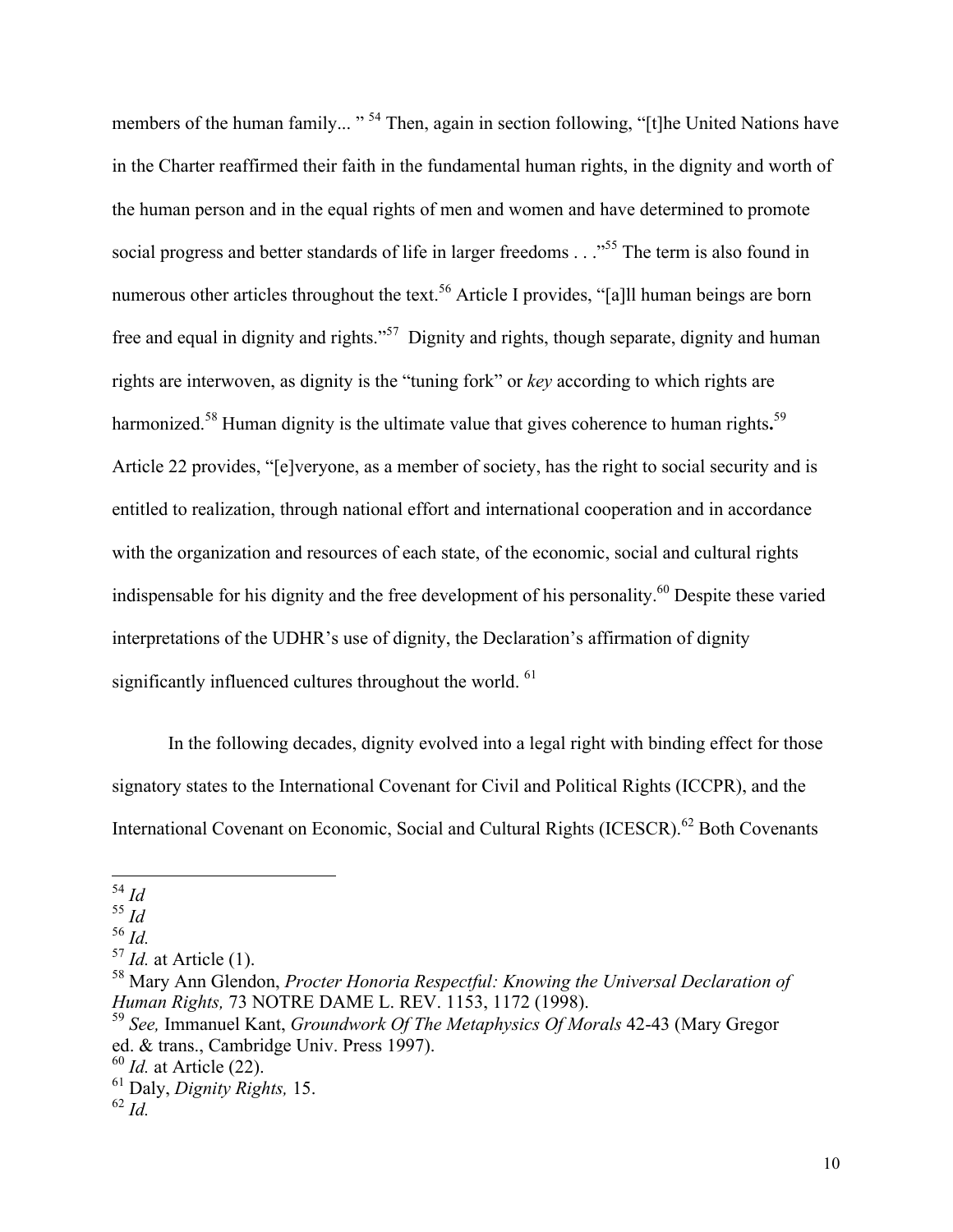recognized, and added "content and specificity" to the inherent dignity of the human person. <sup>63</sup> However, the ICESCR took the first step in recognizing the key role of dignity in education by explaining, "education shall be directed to the full development of the human personality and the sense of its dignity, and shall strengthen the respect for human rights and fundamental freedoms<sup>"64</sup>

The concept of dignity has since transcended into a vast number of domestic constitutional texts. A word search for the term dignity via the Constitute Project reveals that 158 constitutions include the word.<sup>65</sup> However, not all countries incorporate the concept in a uniform manner. For example, countries such as Spain have chosen to adopt dignity in its form at international law.<sup>66</sup> Others, such as South Africa and Brazil have placed dignity as a founding principle of the State, <sup>67</sup> while others, such as Germany, place dignity "as a central value of constitutional order.<sup>68</sup> Then, there are those who merely enjoin dignity with other rights, such as rights of women and children, of the disabled, and of prisoners.<sup>69</sup> Yet, virtually all the constitutions that have adopted dignity share a common trait both with each other and the

<sup>63</sup> *Id.* 

<sup>&</sup>lt;sup>64</sup> The United Nations General Assembly. (1996). International Covenant on Economic, Social, and Cultural Rights, Article 13(1).

 $^{65}$  Constituteproject.org [accessed May 1 2016]

<sup>&</sup>lt;sup>66</sup> Spain Constitution,  $\S 10(2)$ : "Provisions relating to the fundamental rights and liberties recognized by the Constitution shall be construed in conformity with the Universal Declaration of Human Rights and international treaties and agreements theron ratified by Spain."

 $<sup>67</sup>$  Brazil Constitution, Art. 1: "The Federal Republic of Brazil, formed by the indissoluble union</sup> of States and Countries, as well as the Federal District, is a Democratic State of Law founded upon: (I) Sovereignty; (II) Citizenship; (III) Human Dignity"; South Africa Constitution, Chapter I: "The Republic of South Africa is on sovereign, democratic state founded on the following

values - (a) Human dignity, the achievement of equality and the advancement of human rights and freedoms."

<sup>&</sup>lt;sup>68</sup> German Constitution, Basic Law, Art. I: "Human dignity shall be inviolable. To respect and protect is shall be the duty of all state authority."

<sup>69</sup> Daly, *Dignity Rights, 22*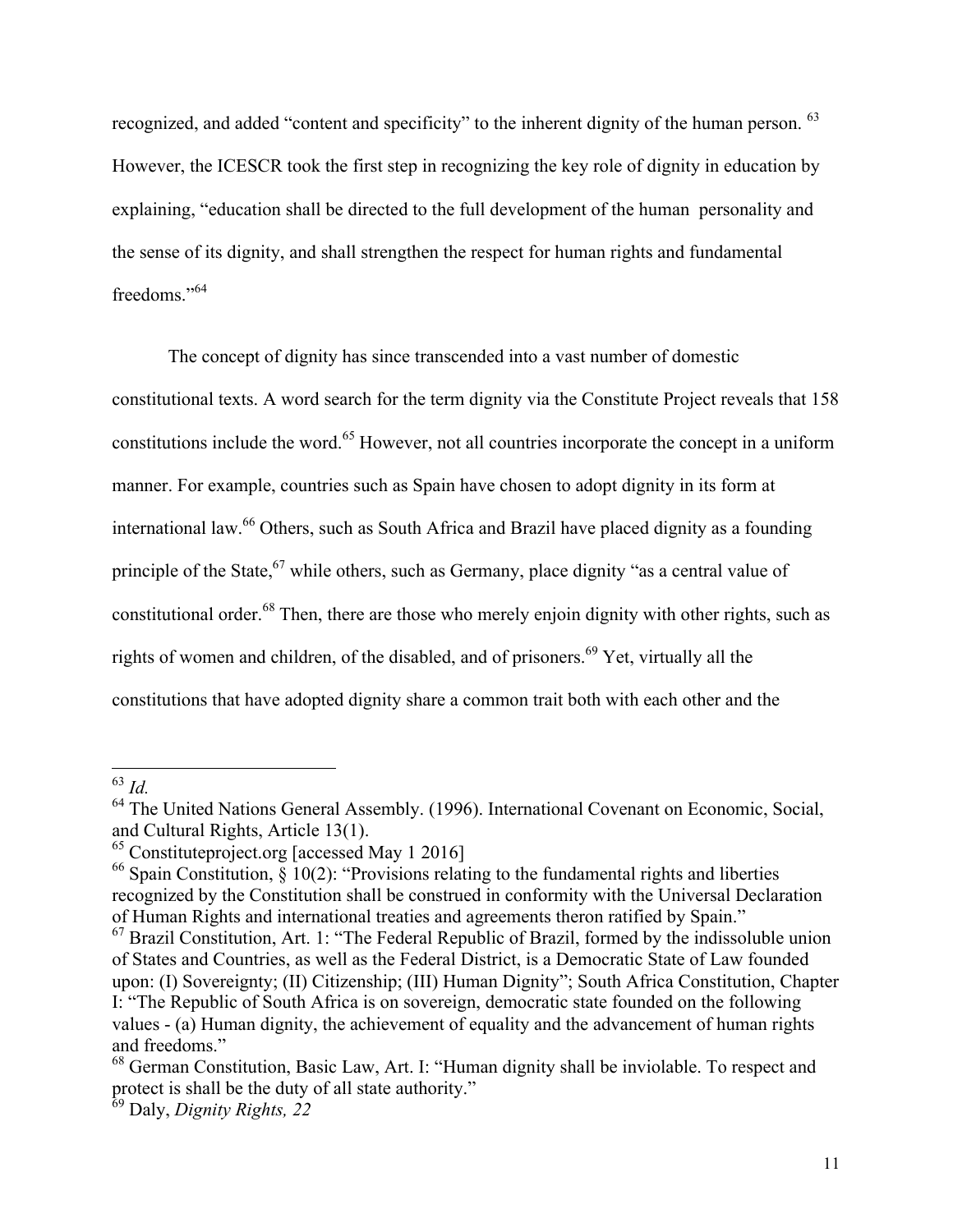UDHR. That is, dignity applies to all members of humanity. In its application to all humanity, dignity has often been described as the right to have rights.<sup>70</sup>

The concept of Dignity has emerged rapidly in the context of contemporary constitutionalism following the resolve of the horrific atrocities in the Second World War.<sup>71</sup> For example, the German Constitution, referred to as the Basic Law, imposes a duty on all State authority to both respect and protect human dignity.<sup>72</sup> The text of Article 1 of the Basic law provides:

(1) Human dignity shall be inviolable. To respect and protect it shall be the duty of all state authority.

(2) The German people therefore acknowledge inviolable and inalienable human rights as the basis for every community of peace and justice in the world.

(3) The following basic rights shall bind the legislature, the executive, and the judiciary.<sup>73</sup>

The text of Article 1 posits dignity as a constitutional right whereby the inviolable human

rights flow from the inviolability of human dignity. Of equal importance, the Basic Law places

dignity in the absolute, with no exceptions or provisions for its limitation by legislation. Article

79(3) protects the right of human dignity by shielding the principles of article 1 from the

possibility of constitutional amendments.<sup>74</sup>

<sup>70</sup> *See,* Daly, May, *Environmental Dignity Rights*, (2017).

<sup>71</sup> *See*, Leslie Henry, *The Jurisprudence of Dignity*, 2011, at 181.

 $72$  German, Basic Law, Art 1: "Human dignity shall be inviolable. To respect and protect it shall be the duty of all state authority.

 $^{73}$  *Id.* 

<sup>74</sup> *See* German, Basic Law, Art. 1.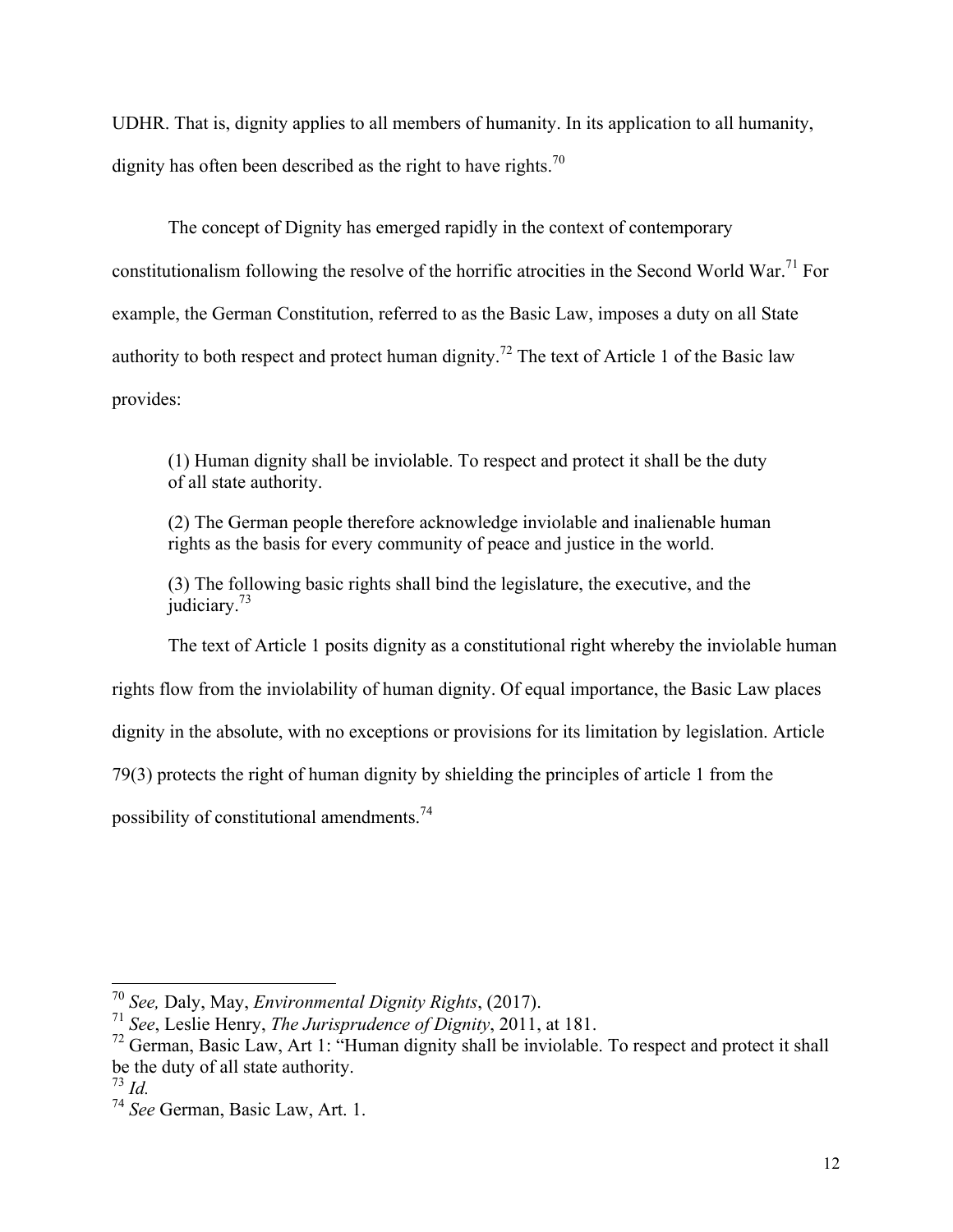Like the Basic Law, the South African Constitution employs dignity as an independent enforceable right under the Constitution.<sup>75</sup> Dignity is a stand along right as provided by section 10, "[e]veryone has inherent dignity and the right to have their dignity respected and protected."<sup>76</sup> The language in both Article 1 of the Basic Law and Article 10 of the South African Constitution recognize dignity as a right worthy not only of respect, but also one deserving of protection.<sup>77</sup> While the basic Law explicitly places the duty of protection on state authority,<sup>78</sup> the duty of protection on South Africa is best illustrated by its case law.<sup>79</sup>

However, both the German Basic Law and the constitution of South Africa do little in the way of defining the inherently vague concept of human dignity. The Canadian Supreme Court has attempted to capture the essence of dignity:

Human dignity means an individual or group feels self-respect and self-worth. It is concerned with physical and psychological integrity and empowerment. Human dignity is harmed by unfair treatment premised upon personal traits or circumstances which do not related to individual needs, capacities, or merits. It is enhanced by laws which are sensitive to the needs, capacities and merits of individuals, taking into account the context underlying their differences Human dignity is harmed when individuals and groups are marginalized, ignored or devalued, and is enhanced when laws recognize the full place of all individuals and groups within Canadian Society.<sup>80</sup>

A glimpse into the constitutional interpretations of dignity from German and South

African jurisprudence aid in the understanding of dignity in its application and the relationship

this bears on education. Upon further inspection, the interpretations of dignity in the international

<sup>&</sup>lt;sup>75</sup>South Africa Constitution, Art. 10.<br> $\frac{76}{1}$  *Id.* 

<sup>&</sup>lt;sup>77</sup> Germany, Basic Law Art. 1; South African Constitution, Art. 10.

<sup>78</sup> German Basic Law Art. 1

<sup>79</sup> *Dawood & Another v. Minister of Home Affairs & Others* 2000 (3) SA 936 (CC), (stating that "Section 10, however, makes it plain that dignity is not only a value fundamental to our Constitution, it is a justiciable and enforceable right that must be respected and protected).

<sup>80</sup> *Law v. Canada (Minister of Employment and Immigration (1999)* 170 DLR 4th 1 (SCC) at ¶ 51.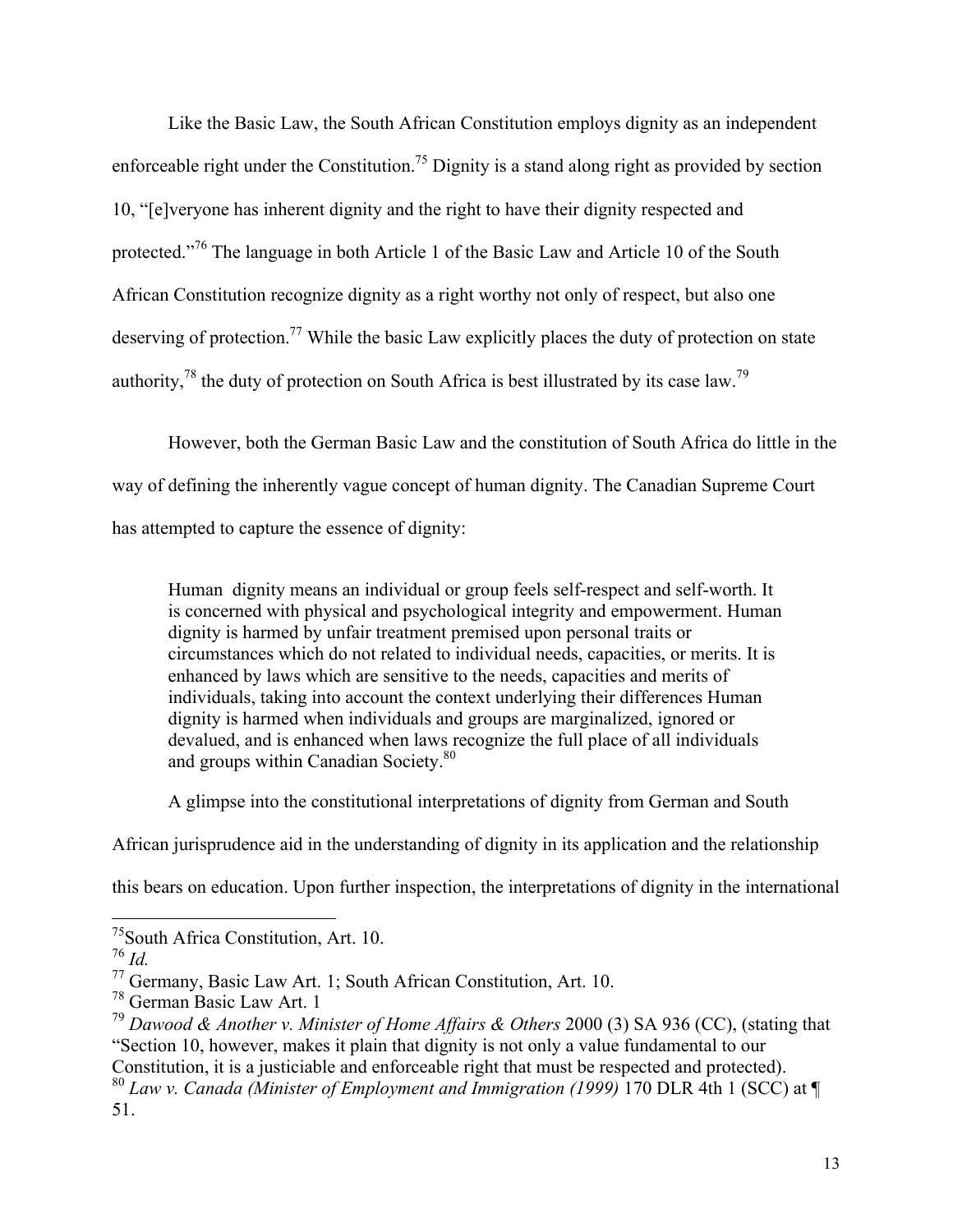context bear significant resemblance to the very goals sought to be achieved by public education.<sup>81</sup>

Essential to the role education plays in society is the right to freedom of self-development in the achievement personal autonomy.<sup>82</sup> In Germany, this right is protected under Article 2 of the Basic Law: " Every person shall have the right to free development of his personality insofar as he does not violate the rights of others or offend against the constitutional order of the moral law."<sup>83</sup> While this specific right is recognized in Article 2, the development of the personality and right to free development harbors a close relationship with human dignity.<sup>84</sup> The German Federal Constitutional Court (FCC) has held that "because of his dignity, we must ensure the development of his personality at the highest level."<sup>85</sup> Thus, human dignity gives Article 2's right to development its meaning by placing human dignity as the primary reason for the protection of the development of personality "at the highest level."<sup>86</sup> Addressing the right to personality development, the FCC has ruled that children have a right to know their origins.<sup>87</sup> In a 1988 decision, the FCC held that the right to personality inherently includes the right to know

<sup>85</sup> *Id.* 

<sup>81</sup> *See,* John Dewey, *Democracy And Education 4* (Free Press 1966) (1916).

<sup>82</sup> *Id.*

<sup>83</sup> Germany, Basic Law, Art. 2.

<sup>84</sup> *See BVerfGE 5, 85*

<sup>86</sup> BBVerfGE 30 (stating "The Human dignity granted in article 1(1) of the Basic Law of constitutes the highest value of the case and does not allow interference. However, in the present case, not the human dignity as a whole is affected, but only the part of the general personality right. This, in turn, falls within the scope of Article 2(1) of the Basic Law.)

 $87$  BVerfGE 79, 256 (stating that "the right to free development of personality and human dignity ensure an individual autonomous sphere of private life in which he can develop and maintain his individuality. The understanding and development of individuality are closely connected with the knowledge of factors constituting them. Among these, among others, the descent belongs.")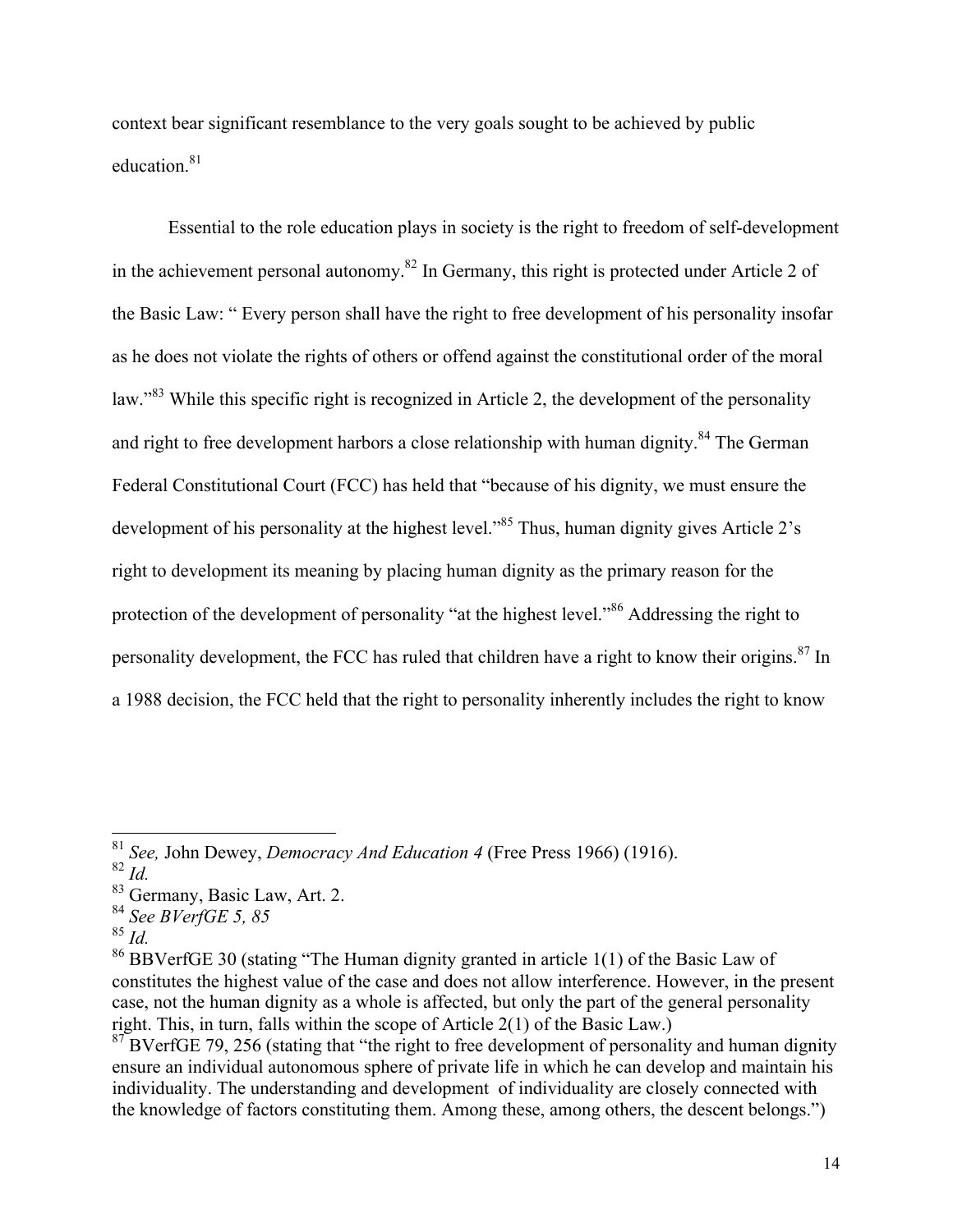one's origins, "its purposes being to ensure the autonomous sphere necessary for shaping the individual's private life."88

Similarly, the Constitutional Court of South Africa has also recognized dignity as providing for the attainment of reaching one's full potential, explaining that dignity, properly understood, secures the space for self-actualization. 89 Justice Ackerman, a leading innovator in South Africa's dignity jurisprudence explains that "human dignity cannot be fully valued or respected unless individuals are able to develop their humanity, their 'humanness' to the full extent of its potential" and that "part of the dignity of every human being is the fact and awareness of this uniqueness."<sup>90</sup>

In addition, the FCC describes individuals as autonomous beings developing freely in society.<sup>91</sup> In the context of artistic freedom, the FCC has affirmed the state's role in protecting the person's dignity because "each person must shape his own life."<sup>92</sup> Similarly, Court explained that not only is dignity the highest value in constitutional order, but also the protections of the

<sup>88</sup> *Id.* 

<sup>89</sup> *Ferreira v. Levin* 1996 (1) SA 984 (CC)

<sup>&</sup>lt;sup>90</sup> *Id.* at 984 (writing "Human dignity cannot be fully valued or respected unless individuals are able to develop their humanity, their 'humanness' to the full extent of its potential. Each Human being is uniquely talented. Part of the dignity every human being is the fact and awareness of this uniqueness. An individual's human dignity cannot be fully respected or valued unless the individual is permitted to develop his or her unique talents optimally. Human dignity has little value without freedom; for without freedom personal development and fulfillment are not possible. Without freedom, human dignity is little more than an abstraction. Freedom and dignity are inseparably linked. To deny people their freedom is to deny them their dignity"). <sup>91</sup> Mephisto Case, 30 BVerfGE 173, 193 (1971)

<sup>92</sup> *Id.*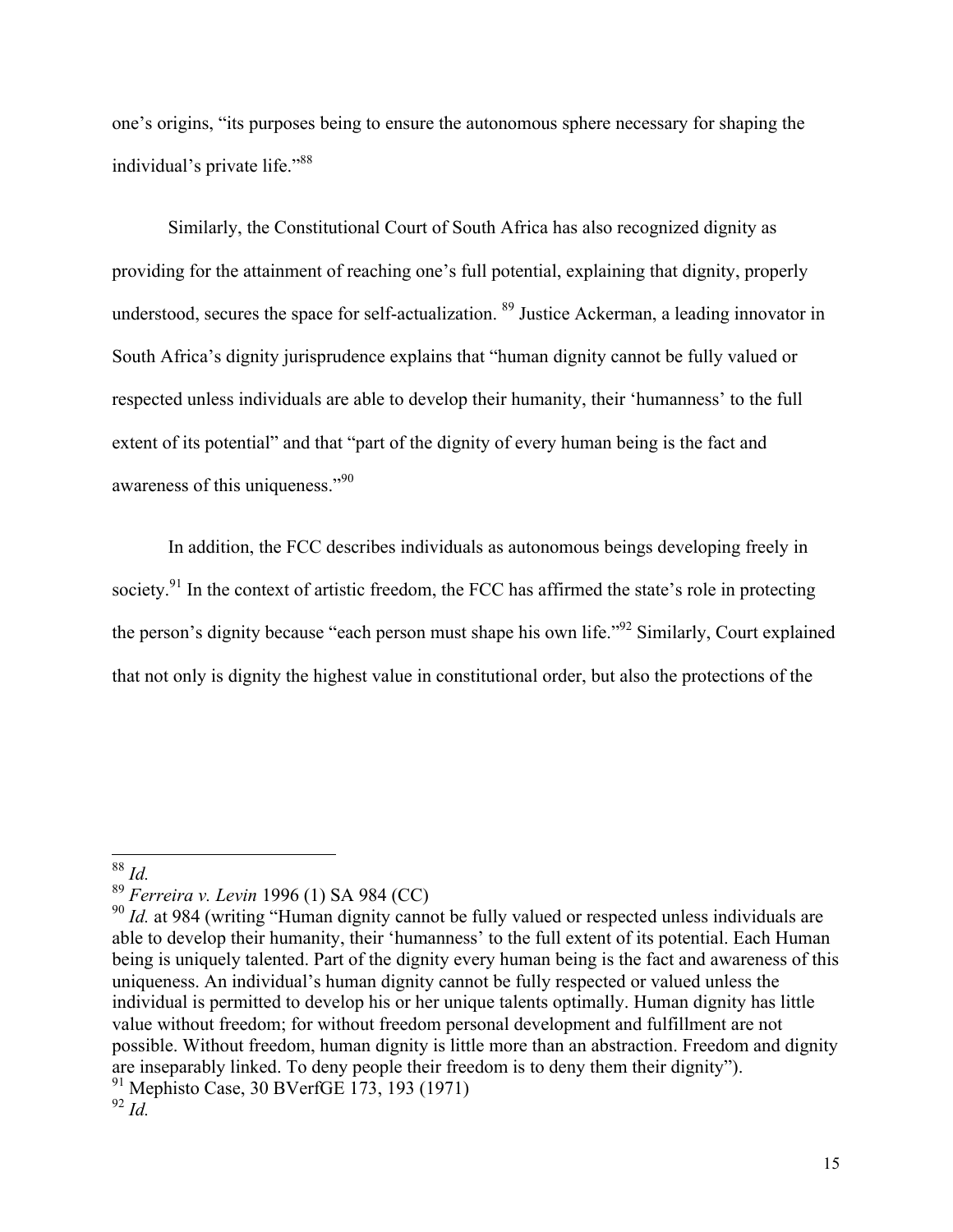State are a requirement based on the fact that individuals are endowed with freedom to determine and develop themselves.<sup>93</sup>

However, dignity is not confined to merely those duties owed by the state to each individual.<sup>94</sup> Instead, human dignity's interpretation has extended to the broader community as that which binds people together.<sup>95</sup> Therefore, when the dignity of certain persons is assailed, society as a whole is demeaned when state action exacerbates further marginalization of certain groups. <sup>96</sup> Further, dignitary violations to individuals within a community impact the society in another negative, but equally important way. Specifically, when dignitary violations to individual autonomy create a subset of the population into forced dependency on society, this creates an undue burden on other members of the community which in turn impacts the dignity of such community members. 97

In addition, the result of continued marginalisation of vulnerable members in society effectuates a harmful stigma by which those affected are viewed. Not only does this stigma

<sup>&</sup>lt;sup>93</sup> Life Imprisonment Case, 30 BVerfGE 173 (explaining "The constitutional principles of the Basic Law embrace the respect and protection of human dignity. The free human person and his dignity are the highest values of the constitutional order. The state in all of its forms is obliged to respect and defend it. This is based on the conception of man as a spiritual-moral being endowed with the freedom to determine and develop himself").

<sup>94</sup> *Khosa v Minister of of Social Development 2994 (6) SA 505 (CC).* 

<sup>95</sup> *Port Elizabeth Municipality v Various Occupiers 2005 (1) SA 217 (CC).* 

<sup>96</sup> *Id. (imparting that "It is not only the dignity of the poor that is assailed when the homeless people are driven from pillar to post in a desperate quest for a place where they and their families can rest their heads. Our society as a whole is demeaned when state action intensifies rather than mitigates their marginalisation).* 

<sup>97</sup> *Khosa* at para 76: (holding that [t]he exclusion of permanent residents in need of socialsecurity programmes forces them into relationships of dependency upon families, friends and the community in which they live, none of whom may have agreed to sponsor the immigration of such persons to South Africa. Apart from the undue burden that this places on those who take on this responsibility, it is likely to have a serious impact on the dignity of the permanent residents concerned who are cast in the role of supplicants).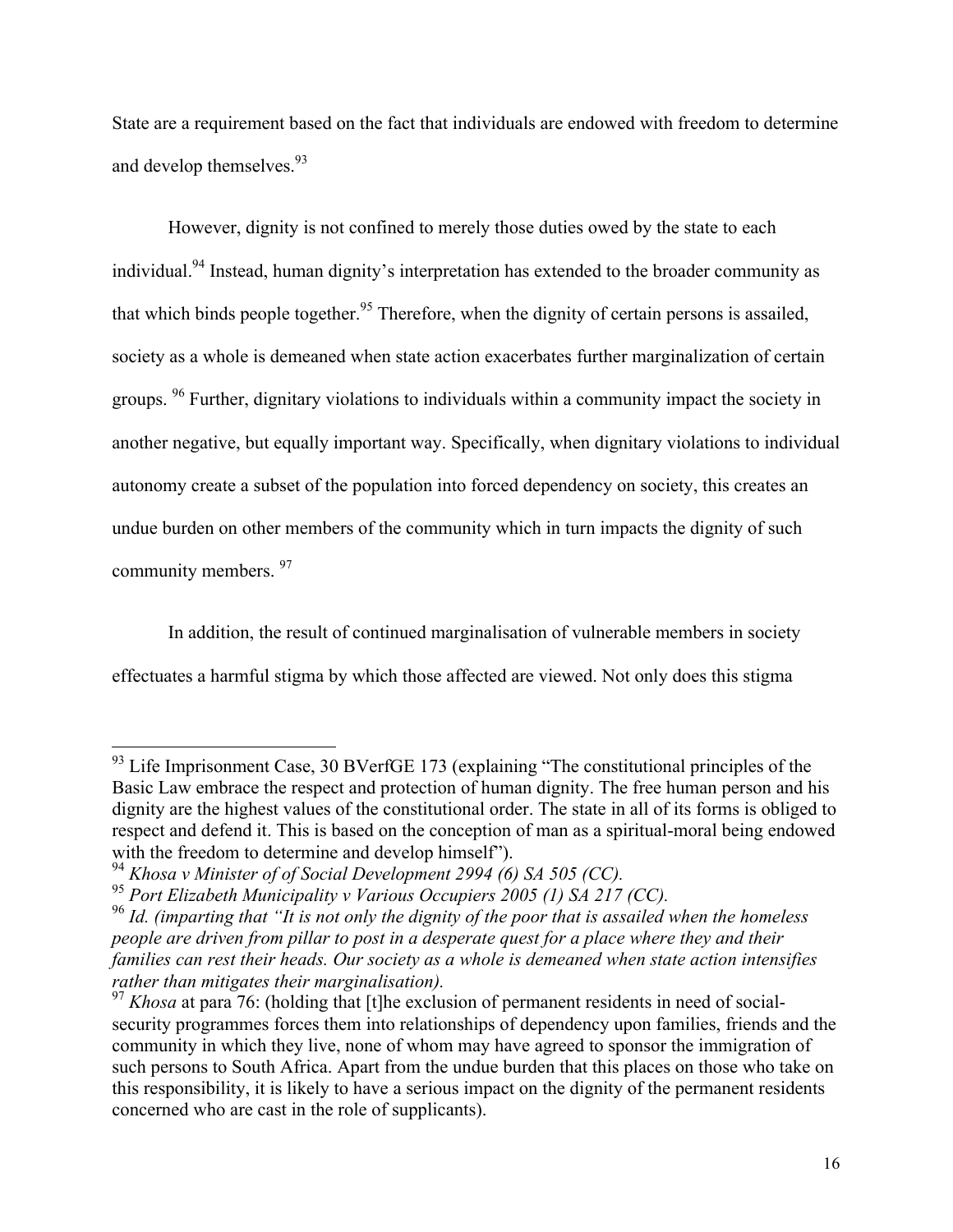attach to the valuation of self-worth, but also the public's view of an individual's self worth. <sup>98</sup> In the context of same-sex marriage, South African courts not only focused their analysis on the rights of gay persons to marry, but also the right to equal recognition and respect for differences.<sup>99</sup> The stigmatization imposed on the prohibition of same-sex marriage was that these individuals were less capable of forming meaningful relationships.<sup>100</sup> Therefore, barring samesex couples from engaging in marriage denied this group of individuals of the full moral citizenship in society.<sup>101</sup>

German case law has expressed a commitment to providing a means of supporting those freedoms not explicit in the Constitution.102 The Constitutional Court explains this idea in connection with personality rights:

" [t]hey complement as undefined freedom, the special freedoms (those defined in article 2), like the freedom of conscience or expression equally constitute elements of personality. Their functions in the sense of the ultimate constitutional value, human dignity, to preserve the narrow personal life sphere and to maintain its conditions that are not encompassed by traditional concrete guarantees."<sup>103</sup>

<sup>98</sup> *Khumalo v Holomisia* 2002 5 SA 401 (CC), (explaining "[H]uman dignity is harmed by unfair treatment that is premised upon personal traits or circumstances that do not relate to the needs, capacities and merits of different individuals. Often such discrimination is premised on the assumption that the disfavored group is not worthy of dignity. At times, our history amply demonstrates, such discrimination proceeds on the assumption that the disfavored group is inferior to other groups).

<sup>99</sup> *Minister of Home Affairs v Fourie; Lesbian and Gay Equality Project v Minister of Home Affairs* 2006 1 SA 524 (CC).

<sup>100</sup> *Id* at para 60, 78

 $101$ *Id* (holding that "In the case of gays history and experience teach us that the scarring comes not from poverty or powerlessness, but from invisibility. It is the tainting of desire, it is the attribution of perversity and shame to spontaneous bodily affection, it is the prohibition of the experience of love, it is the denial of full moral citizenship in society because you are what you are, that impinges on the dignity and self-worth of a group).

<sup>102</sup> 54 BVerfGE 148, 153 (1980)

<sup>103</sup> *Id.* at 153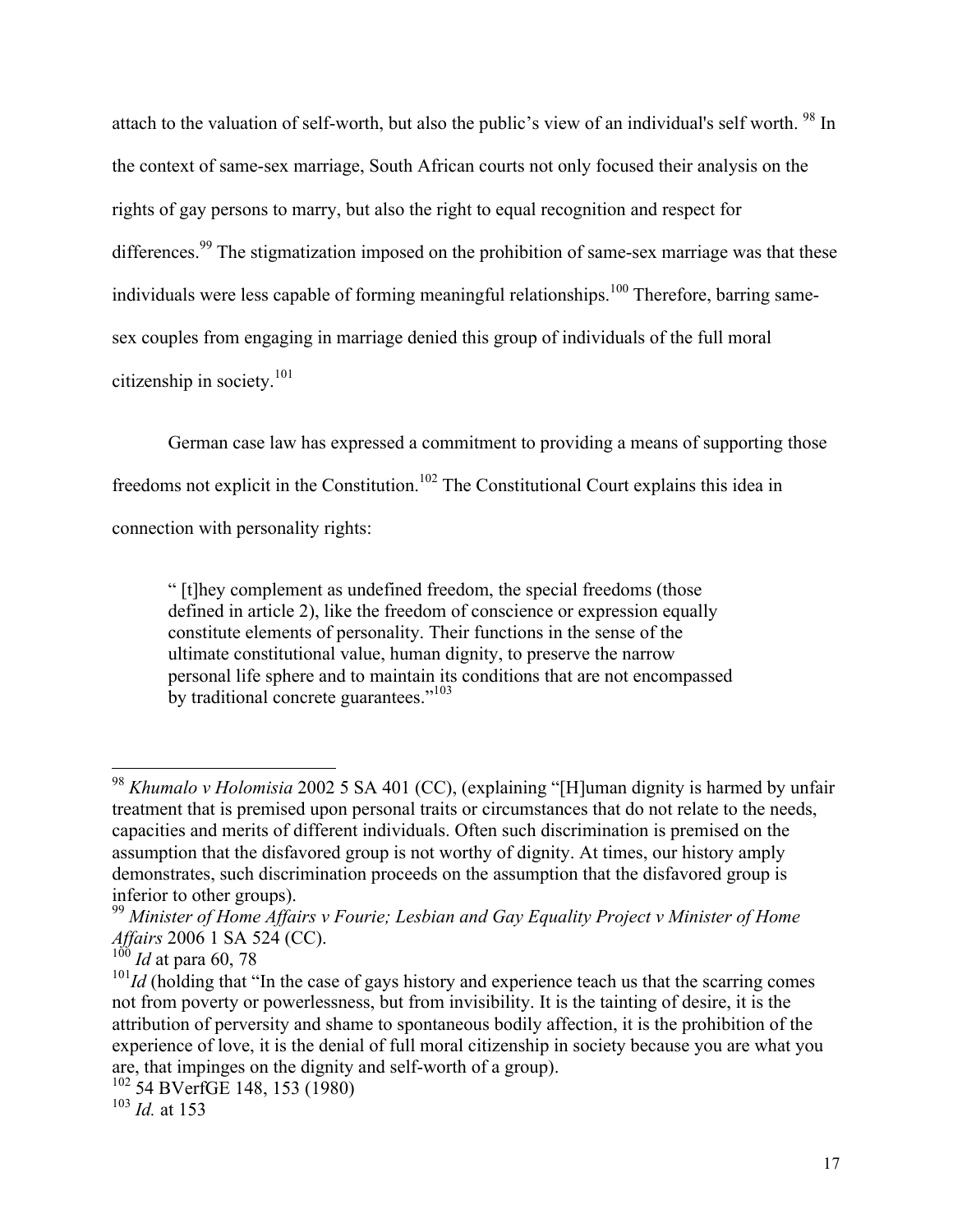Therefore, in effect, Germany shifts from the strict contextual language of the Basic Law, and encompass those rights that the textual language attempts to capture. The importance for this approach in regards to personality rights stems from modern societal developments and the potential threats these create to the human personality.<sup>104</sup>

Dignity is also used as a means to evaluate state action. In South Africa human dignity is fundamental to the evaluation of reasonableness to state action.<sup>105</sup> On this issue, Justice Yacoob has written:

It is fundamental to an evaluation of the reasonableness of state action that account be taken of the inherent dignity of human beings. The constitution will be worth infinitely less than its paper if the reasonableness of state action concerned with housing is determined without regard to the fundamental constitutional value of human dignity. $106$ 

In addition, Court explained that when the autonomy of persons most vulnerable in society is so greatly impeded by state actions, the burden of the state in discharging its duty to provide such persons with the entitlements necessary for dignity is much greater.<sup>107</sup> This case stands as a proposition that South Africa is under a heightened obligation to protect these vulnerable persons in their society.<sup>108</sup>

 $\frac{1}{106}$  *Id.* 

<sup>104</sup> 79, BVerfGE 256, 268 (1988)

<sup>&</sup>lt;sup>105</sup> Government of the Republic of South Africa & Others v. Grootboom & Other 2001 (1) SA 46 *(CC)*

<sup>107</sup> *Id. Government of the Republic of South Africa & Others v. Grootboom & Other 2001 (1) SA 46 (CC)*

<sup>108</sup> *Id (stating" the right of access to social security, including social assistance, for those unable to support themselves and their dependants is entrenched because as a society we value human beings and want to ensure that people are afforded their basic needs. A society must seek to ensure that the basic necessities of life are accessible to all if it is to be a society in which human dignity, freedom and equality are foundational")*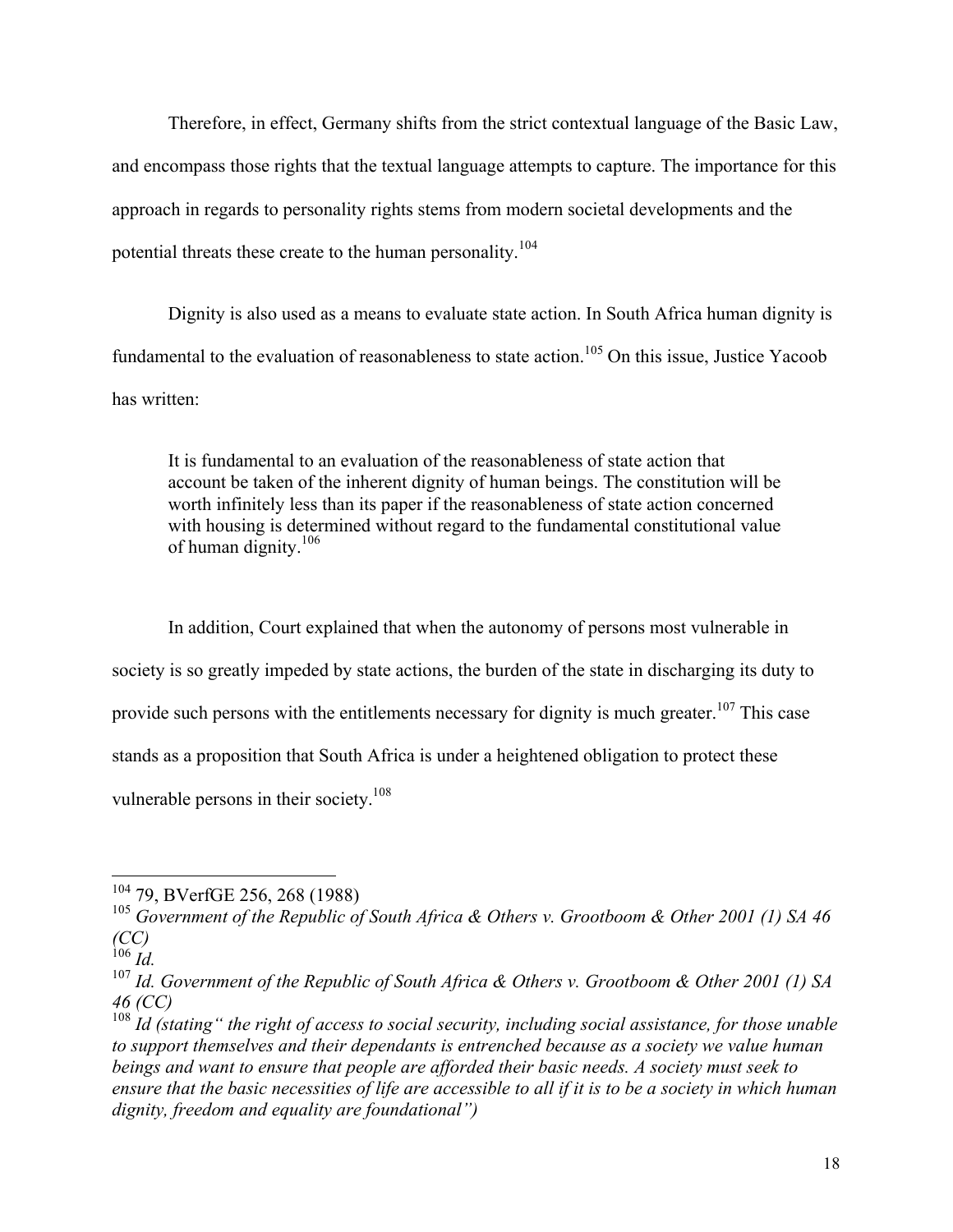So too does Germany balance the reasonableness of state action against the evaluation of dignity for the justification of the FCC's limits to the protections to the right of personality. <sup>109</sup> This is accomplished whereby, "the court weighs the personal interests against the weight of the official interests."110 Despite the Court holding that "the state could take no measure or enact any law which would violate . . . or otherwise infringe upon the essence of personal freedom as encompassed in Article 2," the Court held permissible as evidence the use of a personal diary of an alleged murderer.<sup>111</sup> Even though the Court explained, "the Basic Law guarantees individual citizens an inviolable area of personal freedom in which one can freely form one's life, the effect of which is to remove all official power," the public interest of solving a serious crime allowed the Court to enter the diary as evidence. $112$ 

While the aforementioned foreign uses of dignity focus on state action, therefore appearing to be less than useful for the issue for quality education in the United States, the German courts have imposed certain duties whereby the state must act to prevent infringements upon human dignity by third parties.<sup>113</sup> For example, the state would fail to protect a person's dignity by failing to criminalize sexual assault or rape.<sup>114</sup> Therefore, in certain situations, German courts suggest that failing to take certain legislative action may itself be an infringement

<sup>&</sup>lt;sup>109</sup> 6 BVerfGE 32 (stating "A passport must be refused if facts justify the supposition that if an applicant threatens the internal or external security or other vital interests of the Federal Republic of Germany or one the German States").

 $^{110}$  *Id*.

<sup>111</sup> 80 BVerfGE 367 (1980)

<sup>112</sup> *Id*

<sup>113</sup> *See*, Henk, *Human Dignity In Comparative Perspective*, weblaw.haifa.ac.il.

<sup>114</sup> *Id.*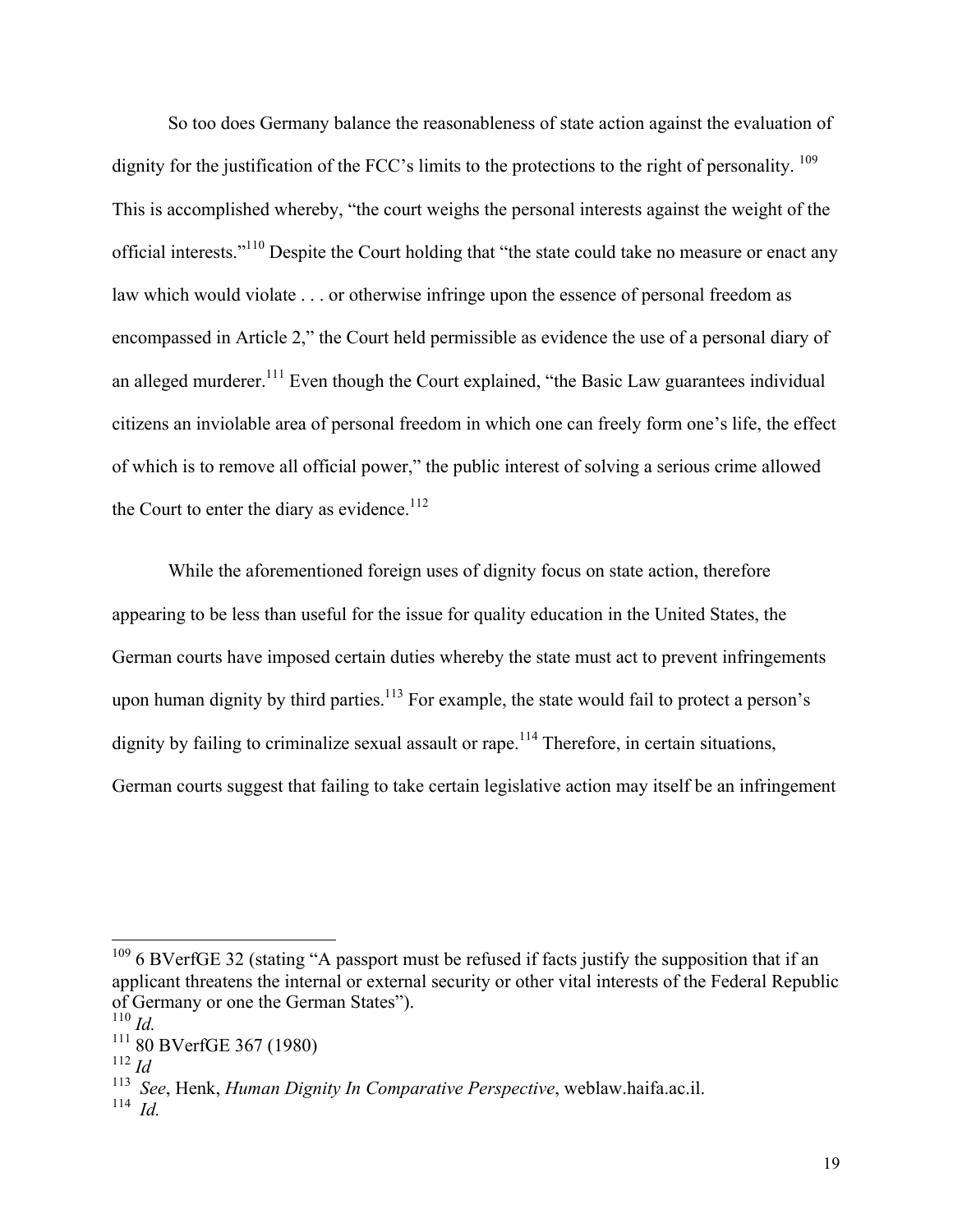to dignity.<sup>115</sup> This idea is explored later but is of significant importance to the discussion of the United States' failure to enact legislation that would provide quality education for all students.

Finally, most recently, human dignity's place among the rights in German society extinguished all doubts as to its profound importance.<sup>116</sup> In the wake of the September 11, 2001 terrorist attacks on the United States, German Parliament enacted a statute authorized the German Military to shoot a passenger aircraft should the same situation occur in Germany.<sup>117</sup> The FCC held the act unconstitutional on the grounds of the inviolability of human dignity in Article I of the German Basic Law despite whether shooting down the aircraft would save significant numbers of lives on the ground<sup>118</sup> Even when the passenger's fate would result in their death absent such state action, human dignity prevailed notwithstanding the duration of the physical existence of the human being.<sup>119</sup>

Although "human dignity" is not mentioned in the United States Constitution, the term can be traced back to the Founding Fathers.<sup>120</sup> Alexander Hamilton, arguing in support of constitutional democracy, expressed this new form of government as the "safest course to your liberty, your dignity, and your happiness."<sup>121</sup> Yet despite the absence of "dignity" in our Constitution, it has played an extensive role as a constitutional value animating our constitutional rights and protections.<sup>122</sup> In 1946 "human dignity" made its first appearance in a Supreme Court

<sup>115</sup> *Id.*

<sup>116</sup> *See* BVerfGE, 115, 118

 $^{117}$  *Id.* 

<sup>118</sup> *Id.* at para 35

<sup>119</sup> *Id.* at para 119

<sup>120</sup> Alexander Hamilton, *The Federalist No. 1*, at 14 (1787).

<sup>121</sup> *Id.*

<sup>122</sup> *See*, Leslie Henry, *The Jurisprudence of Dignity*, 2011, at 181.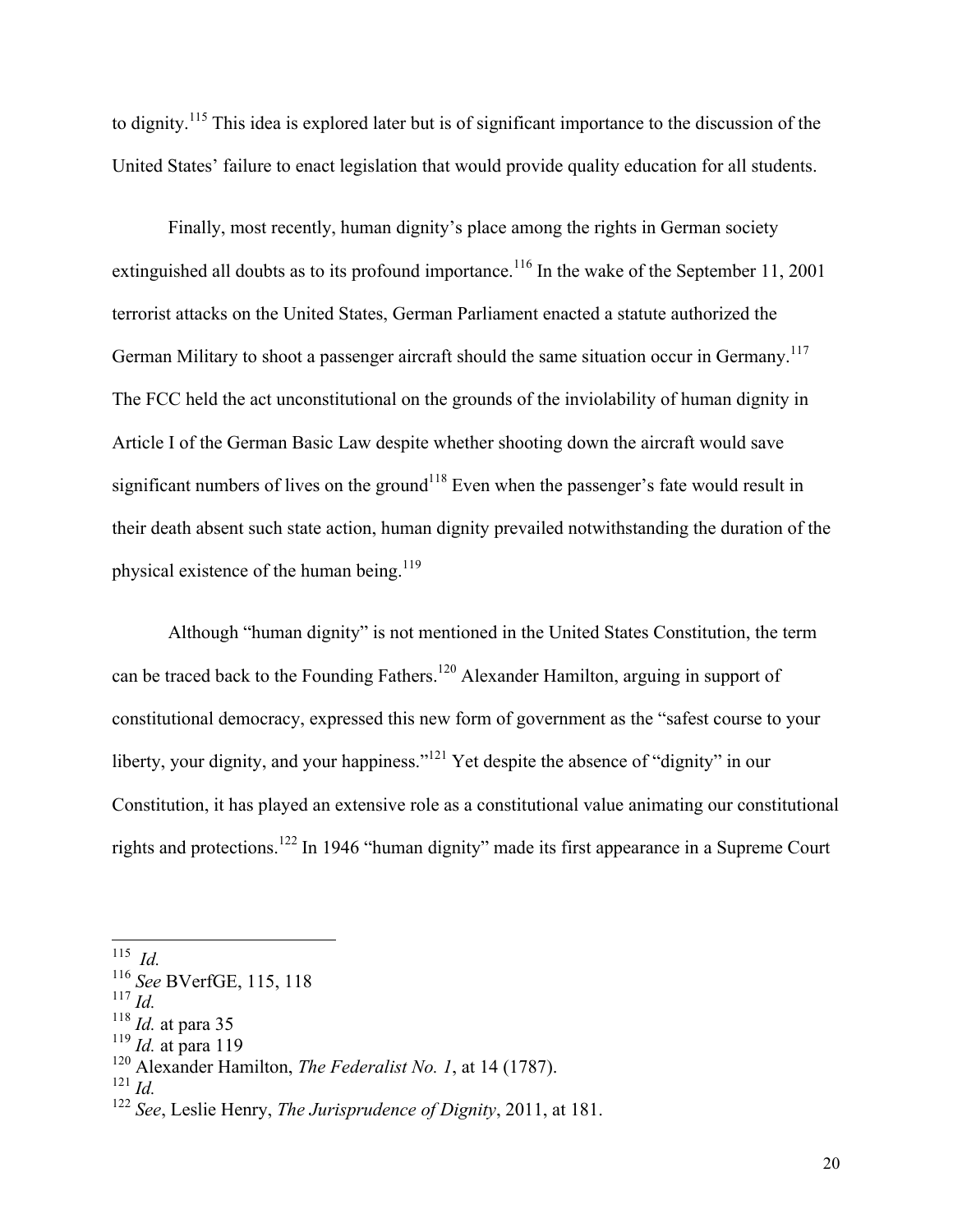opinion, *In re Yamashita*. <sup>123</sup> Since this first mention, dignity has gone on to appear in more than

900 Supreme Court cases being used in connection with the  $1st^{124}$ ,  $4th^{125}$ ,  $6th^{126}$ ,  $8th^{127}$ ,  $9th^{128}$ ,

and  $14th^{129}$  amendments.

<sup>125</sup> *See, e.g.*, *Hudson v. Michigan*, 547 U.S. 586, 594 (2006) (explaining that one purpose of the knock-and-announce rule is to protect "dignity that can be destroyed by a sudden entrance"); *Skinner v. Ry. Labor Execs.' Ass'n*, 489 U.S. 602, 613-14 (1989) (stating that the Fourth Amendment "guarantees the privacy, dignity, and security of persons against certain arbitrary and invasive acts by officers of the Government"); *Winston v. Lee*, 470 U.S. 753, 760, 766-67 (1985) (holding that a person cannot be compelled by the state to undergo surgery to remove a bullet linked to a crime because such an act would be an unwarranted intrusion on personal dignity, which the 4th amendment seeks to protect); *Rochin v. California*, 342 U.S. 165, 174 (1952) (overturning a drug conviction on the basis that the police's decision to pump the defendant's stomach against his will to acquire evidence was "offensive to human dignity"); *cf. United States v. Flores-Montano,* 541 U.S. 149, 152 (2004) (noting that "some level of suspicion in the case of highly intrusive searches of the person" is warranted due to "dignity and privacy interests," whereas searches of vehicles do not prompt the same concerns).

<sup>126</sup> *See, e.g.*, *Indiana v. Edwards*, 554 U.S. 164, 176 (2008) (noting that a defendant "who lacks the mental capacity to conduct his defense without the assistance of counsel" is not allowed to represent himself, as the resulting "spectacle… is at least as likely to prove humiliating as enabling" and will not "affirm the dignity" of such a defendant, (quoting *McKaskle v. Wiggins*, 465 U.S. 168, 176-77 (1984)).

<sup>127</sup> *See, e.g.*, *Kennedy v. Louisiana,* 554 U.S. 407, 419-20 (2008) (restricting the imposition of capital punishment to a narrow range of cases based on "[e]volving standards of decency" that "express respect for the dignity of the person"); *Roper v. Simmons*, 543 U.S. 551, 560 (2005) (setting aside the death sentence of a juvenile under the age of eighteen and noting that "the Eighth Amendment reaffirms the duty of the government to respect the dignity of all persons"); *Hope v. Pelzer*, 536 U.S. 730, 738 (2002) (finding that handcuffing a prisoner to a hitching post in the sun for seven hours violated the "basic concept underlying the Eighth Amendment [which] is nothing less than the dignity of man" (alteration in original) (quoting *Trop v. Dulles*, 356 U.S. 86, 100 (1958); *Ford v. Wainwright*, 477 U.S. 399, 409-10 (1986) (prohibiting the execution of mentally ill persons and explaining that the Eighth Amendment "protect[s] the dignity of society itself from the barbarity of exacting mindless vengeance"); *Gregg v. Georgia*, 428 U.S. 153, 158, 173, 207 (1976) (upholding the death penalty of an individual convicted of murder but noting that the Eighth Amendment requires penalties to be in accord with "the dignity of man" (quoting *Trop*, 356 U.S. at 100); *Furman v. Georgia*, 408 U.S. 238, 285 (1972) (Brennan, J., concurring) (commenting that "the State, even as it punishes, must still treat its members with respect for

<sup>123</sup> *See In re* Yamashita, 327 U.S. 1, 29 (1946) (Murphy, J., dissenting).

<sup>124</sup> *See, e.g.*, *Cohen v. California*, 403 U.S. 15, 24 (1971) ("The constitutional right of free expression . . . is designed and intended to remove governmental restraints from the arena of public discussion . . . in the belief that no other approach would comport with the premise of individual dignity and choice upon which our political system rests.")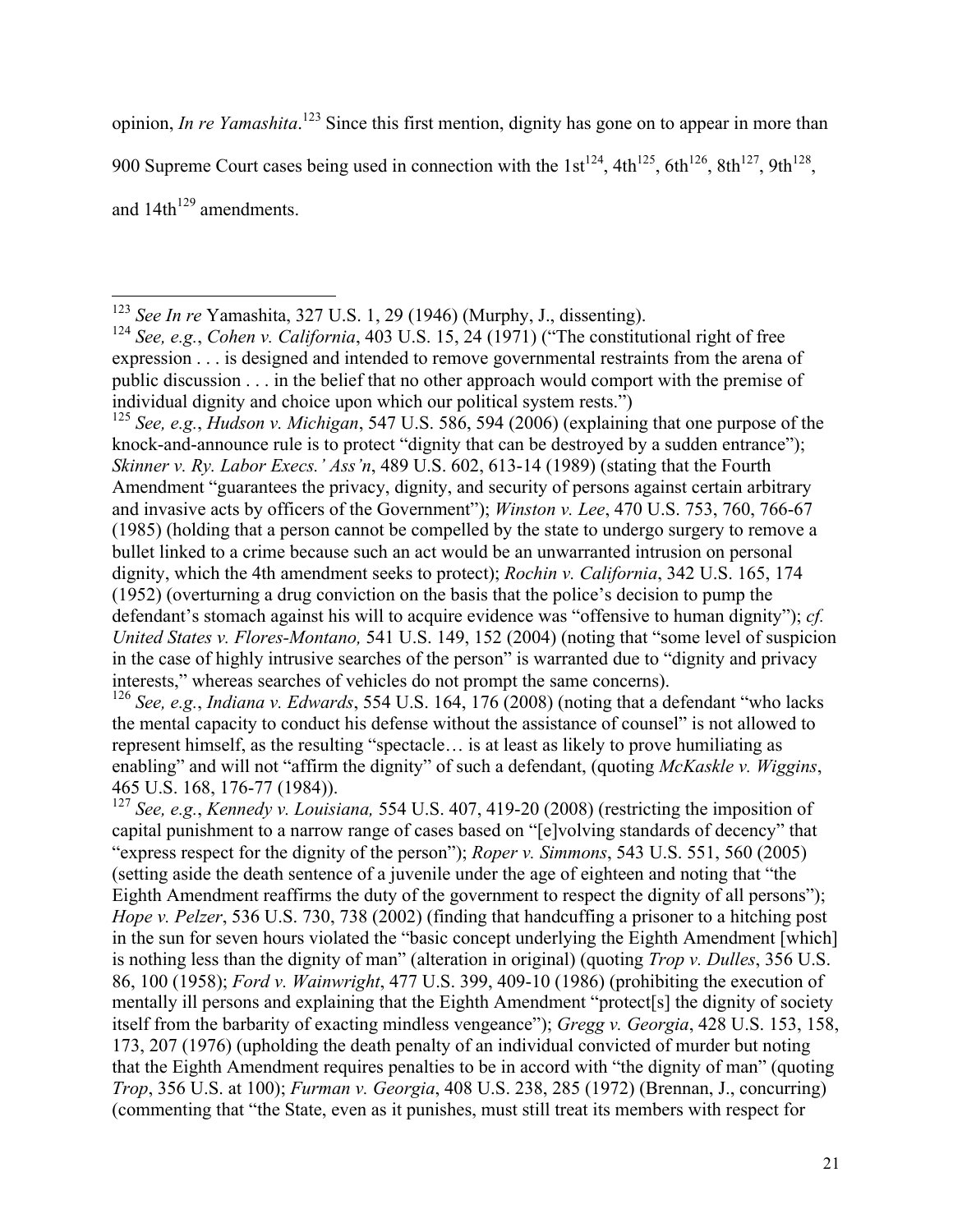In particular, dignity as a constitutional value has fluctuated in weight due to competing societal interests in the context of the 4th Amendment. The Court has repeatedly offered dignity as a substantive value to animate the 4th amendment by declaring that the "overriding function of the Fourth Amendment is to protect personal privacy and dignity against unwarranted intrusion by the State."130 However, the Court's application of this right to preserve dignity soon eroded to meet the public's interest in waging the "War on Drugs."131 Since the Court's first mention of "human dignity" in 1946 and up until the mid-1980s, the Court placed significant emphasis on preserving the integrity and dignity of an individual from State intrusions. Specifically, in *Rochin*, the Court overturned a drug conviction on the basis that the police's decision to forcefully pump the defendant's stomach against his will was "brutal and . . . offensive to human dignity."<sup>132</sup> This demonstrates the Court's commitment to preserve the "dignity and privacy interests" of the individual against "highly intrusive searches of the person" by the State, maintaining that evidence obtained in a manner that "shocks the conscience" is

incompatible with human dignity.<sup>133</sup> However, the Court's diminished emphasis on human

dignity is plainly evident in the context of drugs in America. The Court upheld a drug conviction

their intrinsic worth as human beings" and cannot inflict punishments that do not comport with human dignity).

<sup>129</sup> *See, e.g.*, *Lawrence v. Texas*, 539 U.S. 558, 567, 578-79 (2003) (overturning Texas's antisodomy statute on the ground that "adults may choose" to engage in same-sex relationships and still "retain their dignity as free persons"); *Planned Parenthood of Se. Pa. v. Casey*, 505 U.S. 833, 851 (1992) (characterizing "personal decisions relating to marriage, procreation, contraception, family relationships, child-rearing, and education" as "central to personal dignity and autonomy"); *Thornburgh v. Am. Coll. of Obstetricians & Gynecologists*, 476 U.S. 747, 772 (1986) ("Few decisions are . . . more basic to individual dignity and autonomy, than a woman's decision . . . whether to end her pregnancy").

<sup>128</sup> *See Griswold v. Connecticut*, 381 U.S. 479, 482-83 (1965) (granting the "same dignity," or status, to privacy as it had previously given to other "peripheral rights").

<sup>130</sup> *Winston v. Lee*, 470 U.S. 753, 760 (1985) (quoting Schmerber v. California, 384 U.S. 757, 767 (1966)).

<sup>131</sup> *See,* Maxine Goodman, *Human Dignity in Supreme Court Jurisprudence*, 2006, at 767. <sup>132</sup> *Rochin v. California*, 342 U.S. 165 (1952).

<sup>133</sup> *Id.*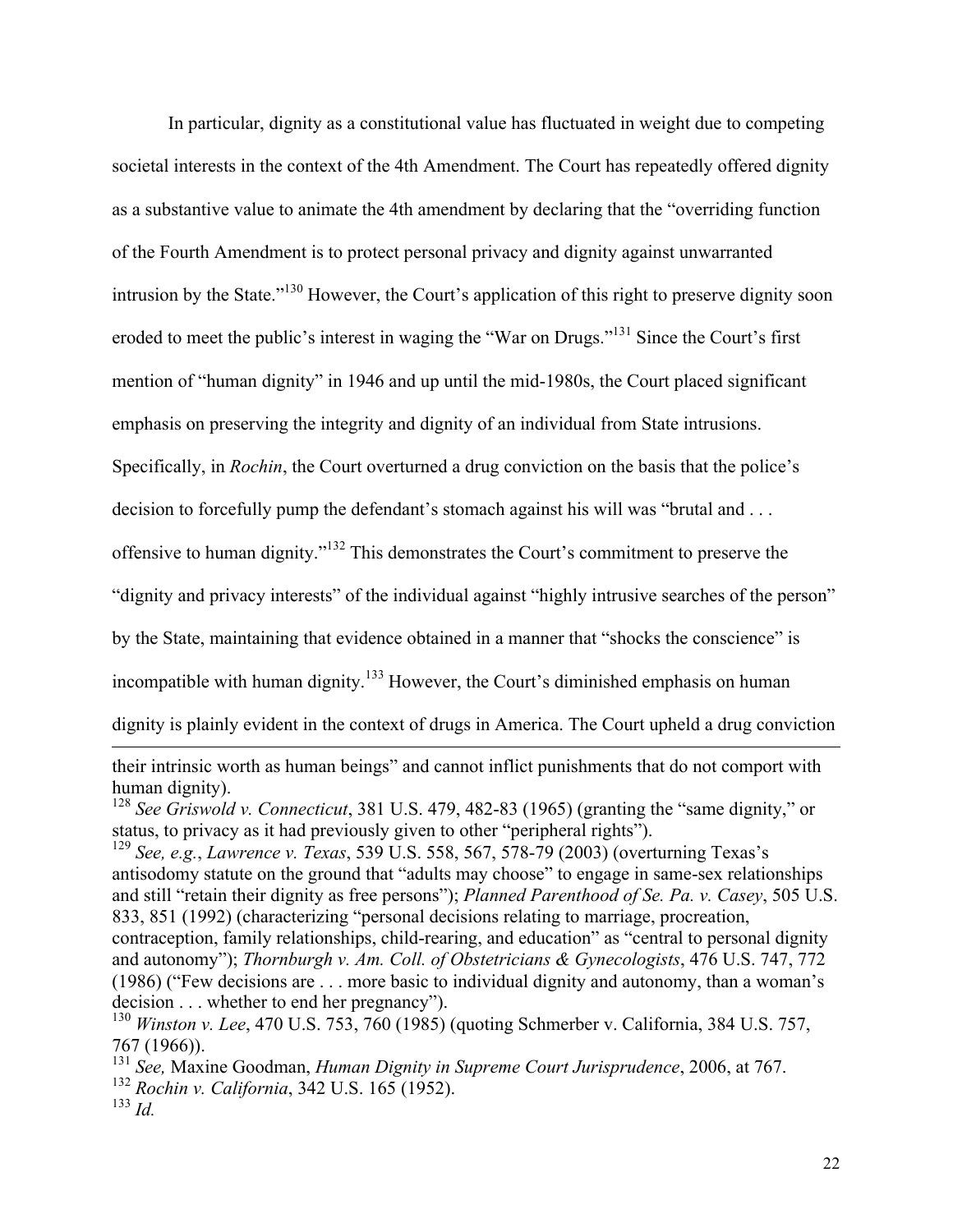in which an individual was detained for more than 16 hours before she submitted to an involuntary rectal exam.<sup>134</sup> "Human dignity" was nowhere mentioned in the opinion, although the Court noted that the process was "uncomfortable [and] indeed humiliating."<sup>135</sup> These cases serve to demonstrate the importance of public opinion and its reflection in the Court's treatment of human dignity.

Additionally, the Court has noted that the 8th amendment, "affirms the duty of the government to respect the dignity of all persons."<sup>136</sup> However, in doing so, the Court looks to the evolving society and its changes in acceptance in protecting prisoners against "cruel and unusual punishment."<sup>137</sup> In *Ford*, the Court emphasized the "natural abhorrence civilized societies feel" when holding that it was unconstitutional to execute a mentally insane prisoner.<sup>138</sup> In *Atkins*, the Court held that when determining if the execution of a mentally deficient defendant is constitutional, it should be "judged not by the standards that prevailed in 1685 when Lord Jeffreys presided over the 'Bloody Assizes' or when the Bill of Rights was adopted, but rather by those that currently prevail."<sup>139</sup> Similarly, the Court looked to societal standards to conclude that human dignity precludes prisons from using hitching posts as punishment for disruptive conduct.<sup>140</sup> Societal influence on preventing dignitary harms to the treatment and execution of

<sup>134</sup> *US v. Montoya de Hernandez,*473 U.S. 531 (1985).

<sup>135</sup> *Id*. at 544.

<sup>136</sup> *Roper v. Simmons*, 543 U.S. 551, 560 (2005).

<sup>137</sup> U.S. Const. Amend. VIII.

<sup>138</sup> *Ford v. Wainwright*, 477 U.S. at 399.

<sup>139</sup> *Atkins v. Virginia*, 536 U.S. 304, at 311.

<sup>140</sup> *Hope v. Pelzer*, 536 U.S. 730, 738 (2002) (noting in particular that the punishment "subjected him to a substantial risk of physical harm, to unnecessary pain caused by the handcuffs… to unnecessary exposure to the heat of the sun, to prolonged thirst and taunting, and to a deprivation of bathroom breaks that created a risk of particular discomfort and humiliation).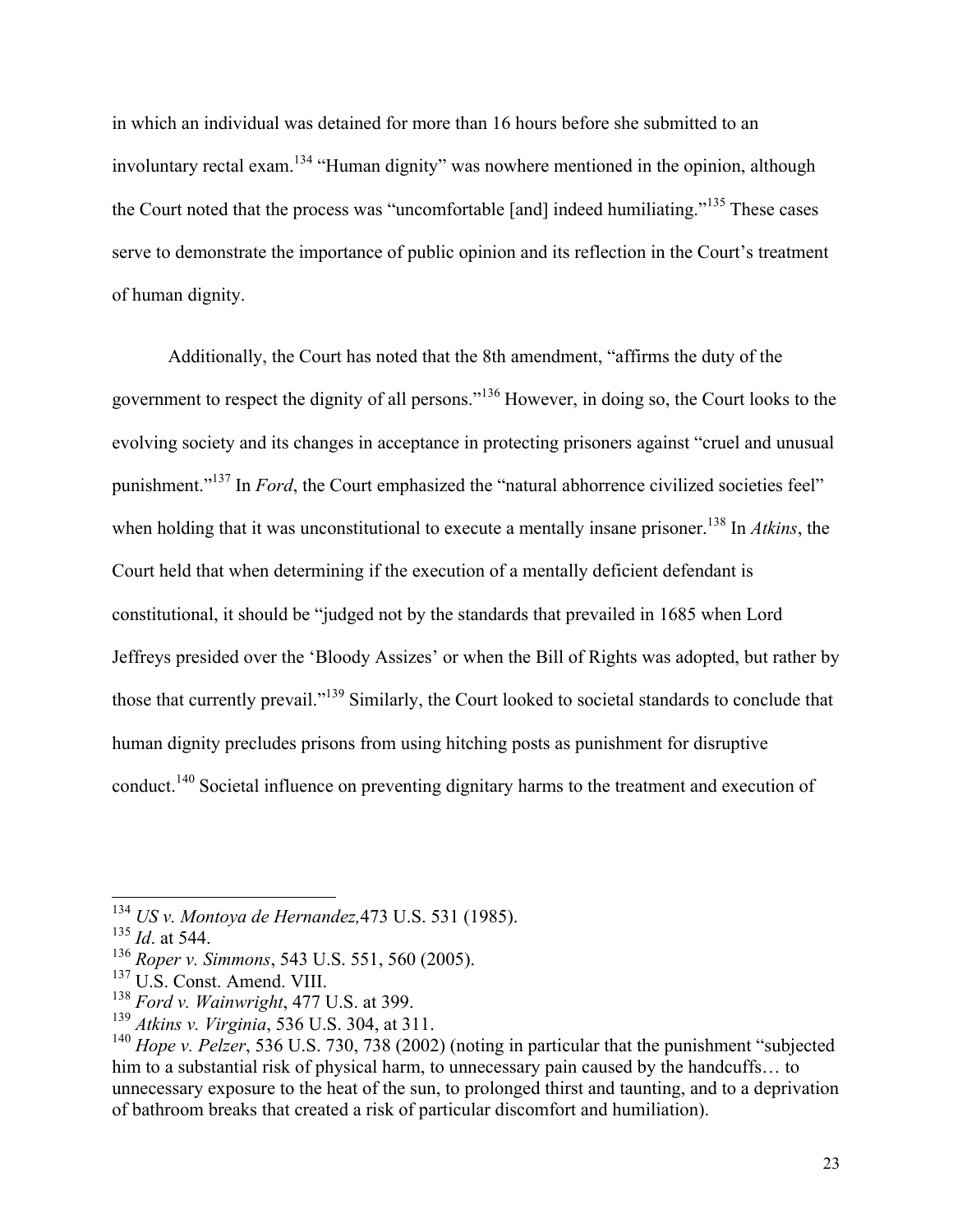prisoners is apparent when determining the extent of protections guaranteed by the 8th amendment, "which is nothing less than the dignity of a man."<sup>141</sup>

The idea that individuals should be free to shape their own destiny and be free against arbitrary government action that demeans, humiliates, and degrades is entrenched in the notion of human dignity.<sup>142</sup> This suggests that a person's dignity is dependent on their ability to be an autonomous individual, and therefore, can be infringed upon. In American jurisprudence, dignity has played a central role in protecting ability to shape their own destiny by animating our constitutional rights to privacy, liberty, and protection against unreasonable searches and seizures.<sup>143</sup> Most notably, the Court has characterized personal choices relating to "marriage, contraception, family relationships, child-rearing, and education" as "central to personal dignity and autonomy."144 In *Planned Parenthood v. Casey*, the Court protected a woman's right to terminate her pregnancy.145 Justice O'Connor, writing for the majority, provided what would come to be known as the "Mystery of Life" passage that would help substitute the rigid framework for identifying and protecting fundamental liberties:

<sup>141</sup> *Id.*

<sup>142</sup> *See*, e.g., William Parent; *Heart of Atlanta Motel, Inc. v. United States*, 379 U.S. 241 (1964) (recognizing that exclusion from public accommodations on the basis of race denies individuals the equal dignity and respect they merit as human beings); *Roberts v. United States Jaycees*, 468 U.S. 609 (1984) (explaining that gender discrimination similarly deprives persons of their individual dignity as it is an injury that is surely felt as strongly by persons suffering discrimination on the basis of their sex as by those treated differently because of their race); *Brown v. Board of Education*, 347 U.S. 483 (1954) (protecting children from feeling inferior and discouraged by having to attend a separate inferior school).

<sup>143</sup> *See, e.g.*, Eisenstadt v. Baird, 405 U.S. 438, 440, 454-55 (1972) (upholding the right of unmarried couples to access contraception); *Griswold v. Connecticut*, 381 U.S. 479, 485-86 (1965) (prohibiting the state from interfering with married couples' right to use contraception); Meyer v. Nebraska, 262 U.S. 390, 400-03 (1923) (recognizing the right to direct the education and upbringing of one's children).

<sup>144</sup> *Lawrence v. Texas*, 539 U.S. 558, 574 (2003) (quoting *Casey*, 505 U.S. at 851). <sup>145</sup> *Planned Parenthood*, 505 U.S. at 851.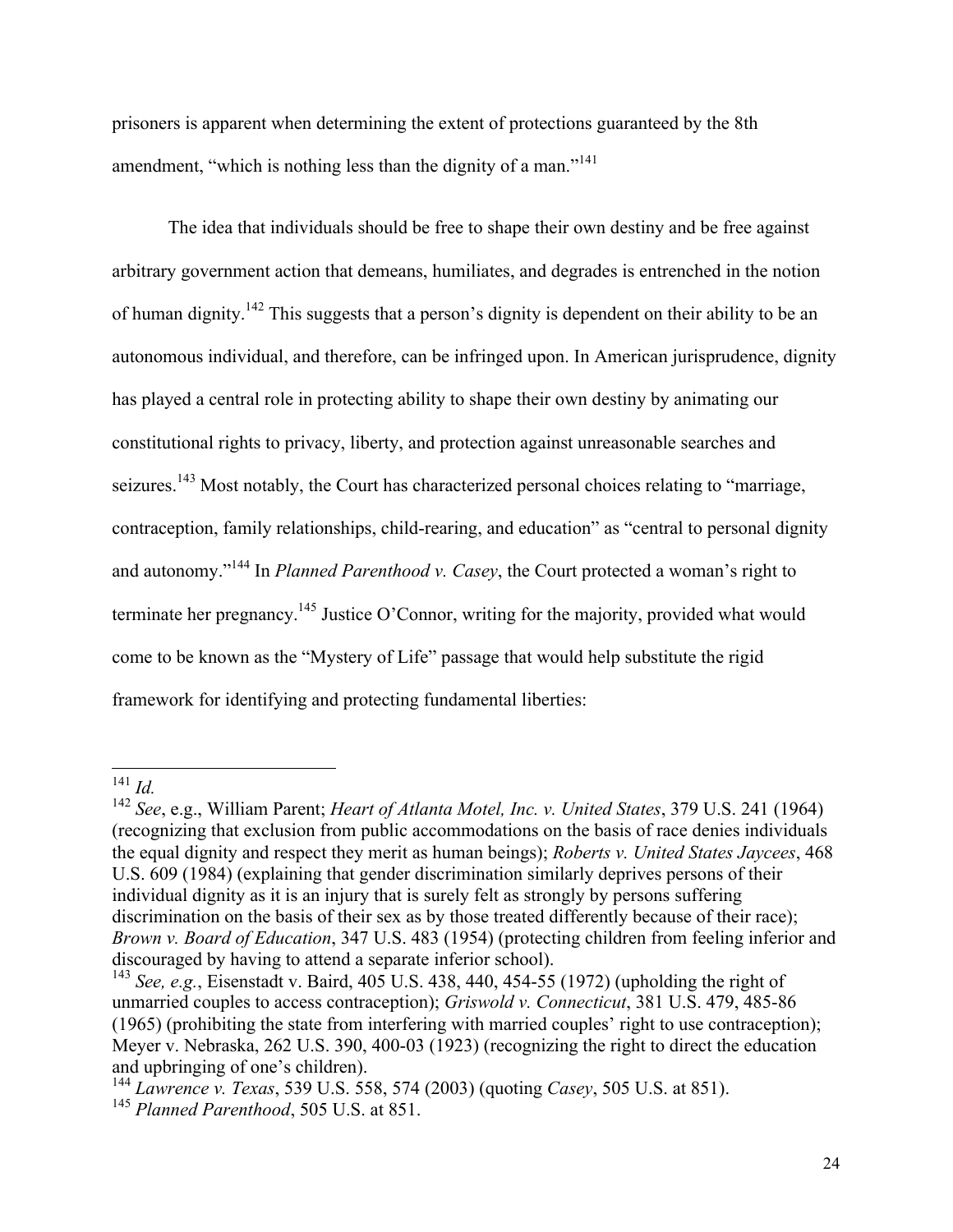These matters, involving the most intimate and personal choices a person may make in a lifetime, choices central to personal dignity and autonomy, are central to the liberty protected by the 14th am. At the heart of liberty is the right to define one's own concept of existence, of meaning, of the universe, and of the mystery of human life. Beliefs about these matters could not define the attributes of personhood were they formed under the compulsion of the State.<sup>146</sup>

The Court later protected and extended this framework for identifying constitutionally protected liberties in *Lawrence v. Texas,* where the Court held that privacy was a fundamental liberty.<sup>147</sup> In so holding, the Court invalidated a Texas's anti-sodomy statute on the basis that the choice to enter into a homosexual relationship was "central to personal dignity and autonomy."<sup>148</sup> The Court explained that constitutional protections should be identified and invoked by current and future generations in "their own search for greater freedom," rather than only by those who wrote and ratified the Due Process Clause.<sup>149</sup> The Court recognized that individuals have a right to choose to "enter upon this relationship... and still retain their dignity as free persons" and be free from laws that demean and stigmatize their very existence as homosexual individuals.<sup>150</sup> Here, the Court's preservation of individual autonomy to protect their human dignity has opened the door for future courts to limit State activity that may restrict a person's ability to "define [their] own concept of existence."

## *Obergefell* **Provides for a Dignity-Based Due Process Analysis**

In the landmark case In *Obergefell v. Hodges*, <sup>151</sup> the Supreme Court rejected the traditional framework, and instead uses human dignity as the means for identifying and protecting fundamental rights. Indeed, the term "dignity" appears nine times in *Obergefell*. In

<sup>146</sup> *Id.*

<sup>147</sup> *Lawrence,* 539 U.S. at 575.

<sup>148</sup> *Id.*

<sup>149</sup> *Id.*

<sup>150</sup> *Id.* at 574.

<sup>151</sup> *See*, *e.g., Obergefell*, 135 S. Ct. 1039 (2015).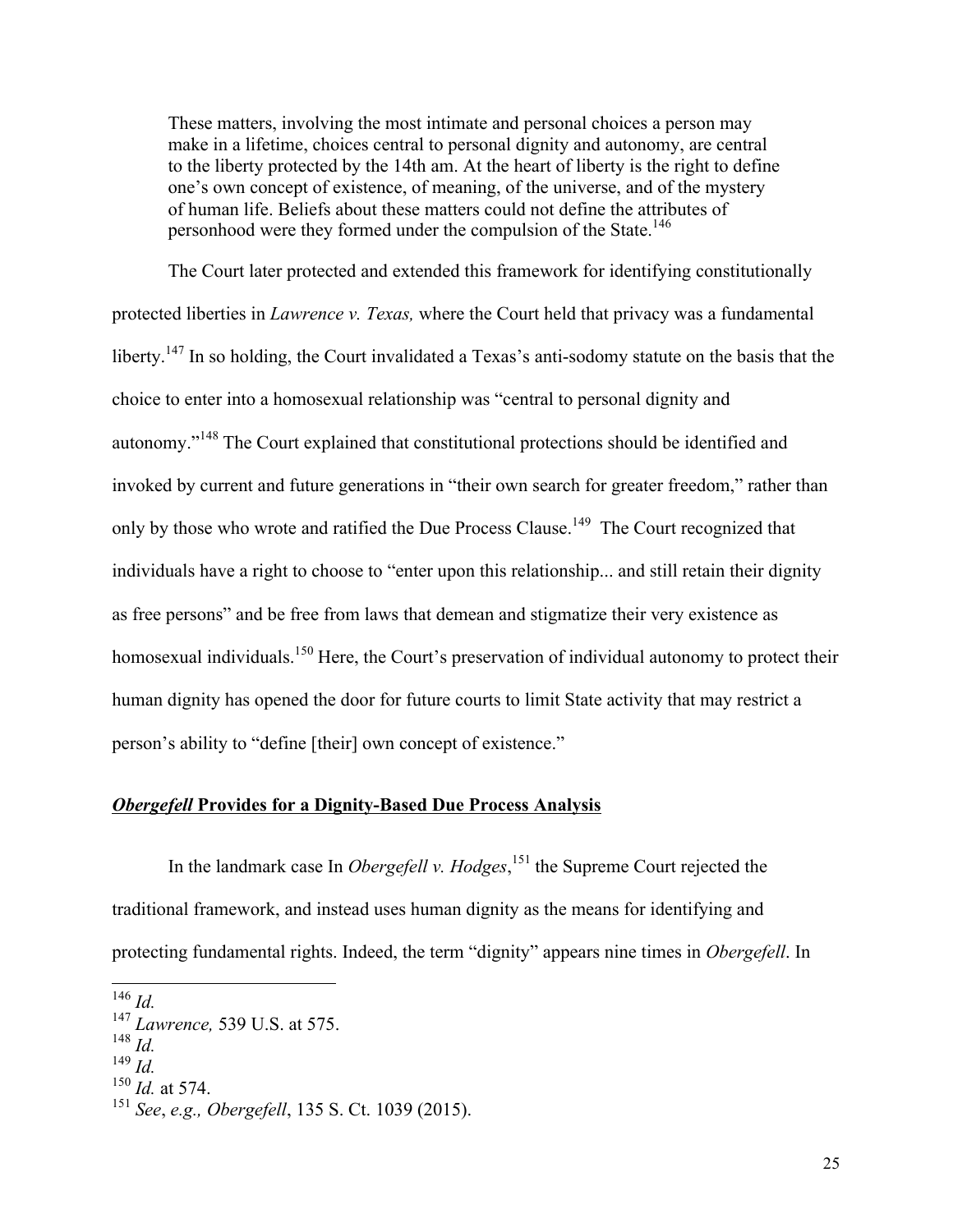doing so, the Court held that the right to marry is fundamental and is applied with equal force to both opposite and same-sex couples.<sup>152</sup>

Traditionally, the Court's ability to identify a new fundamental liberty entitled to constitutional protection was confined to a narrow 3-prong test that required the liberty in questions be "defined in a most circumscribed manner, with central references to specific historical practices."<sup>153</sup> This test placed heavy emphasis on historical opinion of the right, rather than current social views. In rejecting this framework, the Court relies on Justice Harlan's famous *Poe* dissent, that "identification and protection of fundamental rights... has not been reduced to any formula," and instead expressly argues that rights afforded constitutional protection should not, and cannot, come from ancient sources alone.<sup>154</sup> The Court reasons that "if rights were defined by those who exercised them in the past, then received practices could serve as their own continued justification and new groups could not invoke rights once denied."<sup>155</sup> Thus, the Court determined that it should not be up to those who wrote and ratified the Bill of Rights and Fourteenth Amendment, but current and future generations to determine the rights and protections individuals shall enjoy in their own era, "as [they] learn their meaning."<sup>156</sup> In its place, the Court uses Justice O'Connor's famous "Meaning of Life" passage to identify such rights, holding that "the fundamental liberties protected by this clause... extend to certain personal choices central to individual dignity and autonomy, including intimate choices that define personal identity and beliefs."157 This new framework fuses the double-helix of the Equal

<sup>152</sup> *Id.*

<sup>153</sup> *See, Washington v. Glucksberg*, 521 U.S. 702 (1997).

<sup>154</sup> *Poe v. Ullman*, 367 U.S. 497 (1961); *see* 522-55 (Harlan, J., dissenting); *Obergefell*, 135 S. Ct. at 2584.

<sup>155</sup> *Id*. at 2584.

<sup>156</sup> *Id*. at 2589.

<sup>157</sup> *Id.*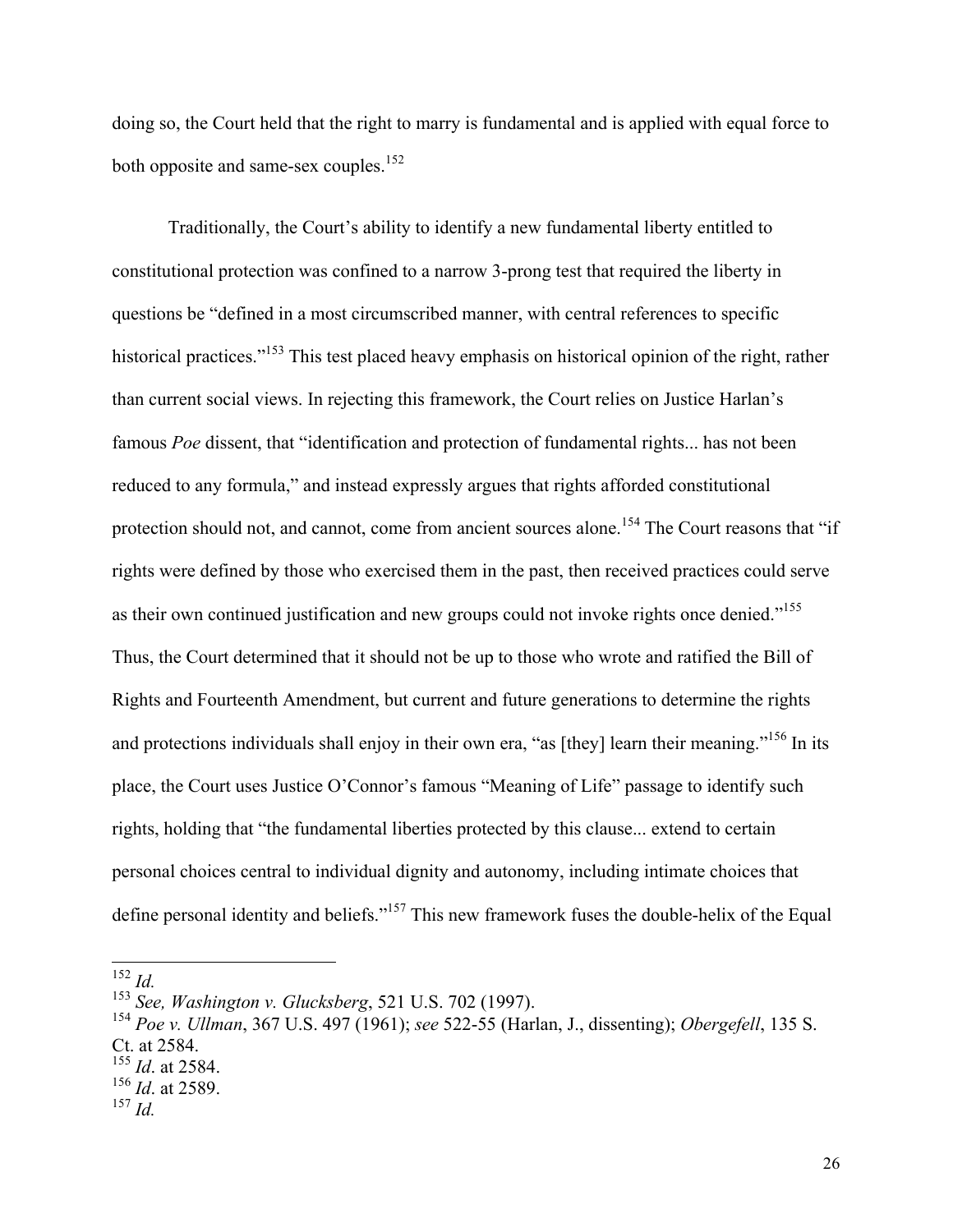Protection Clause and the Due Process Clause into the doctrine of human dignity, providing that all people are deserving in equal measure of personal autonomy and freedom to "define [their] own concept of existence" opposed to having their identity and social role defined by the state.<sup>158</sup> Thus, *Obergefell*, provides a cause of action for dignitary violations under the Due Process Clause.

The Court even goes a step further in protecting individuals from dignitary harms by implementing marriage equality on a national level, opposed to leaving the decision of such implementation to the states. This reflects the premise that the "dynamic of our constitutional system is that individuals need not await legislative action before asserting a fundamental right."159 The Court emphasizes the pain and humiliation men and women would suffer in the interim had they had to wait for majority votes in state legislatures before asserting their equal right to marriage, noting that "dignitary wounds cannot always be healed with the stroke of a pen."160

The Court lays out principles to shape this dignity-based framework to give structure for future identification of rights so as not to leave future courts in the dark.<sup>161</sup> Using this framework, the Court outlines principles to analyze whether the right in question is central and inherent to an individual's dignity and thereby entitled to constitutional protection: The right in question (1) is inherent in the concept of individual autonomy, (2) provides safeguards to

<sup>158</sup> *See*, Lawrence Tribe, *Equal Dignity: Speaking Its Name*, at 7 (2015).

 $^{159}$   $\frac{15}{1}$ , at 10.

<sup>160</sup> *Id*. at 9.

<sup>161</sup> *See, Obergefell*, 135 S. Ct. 1039 (2015).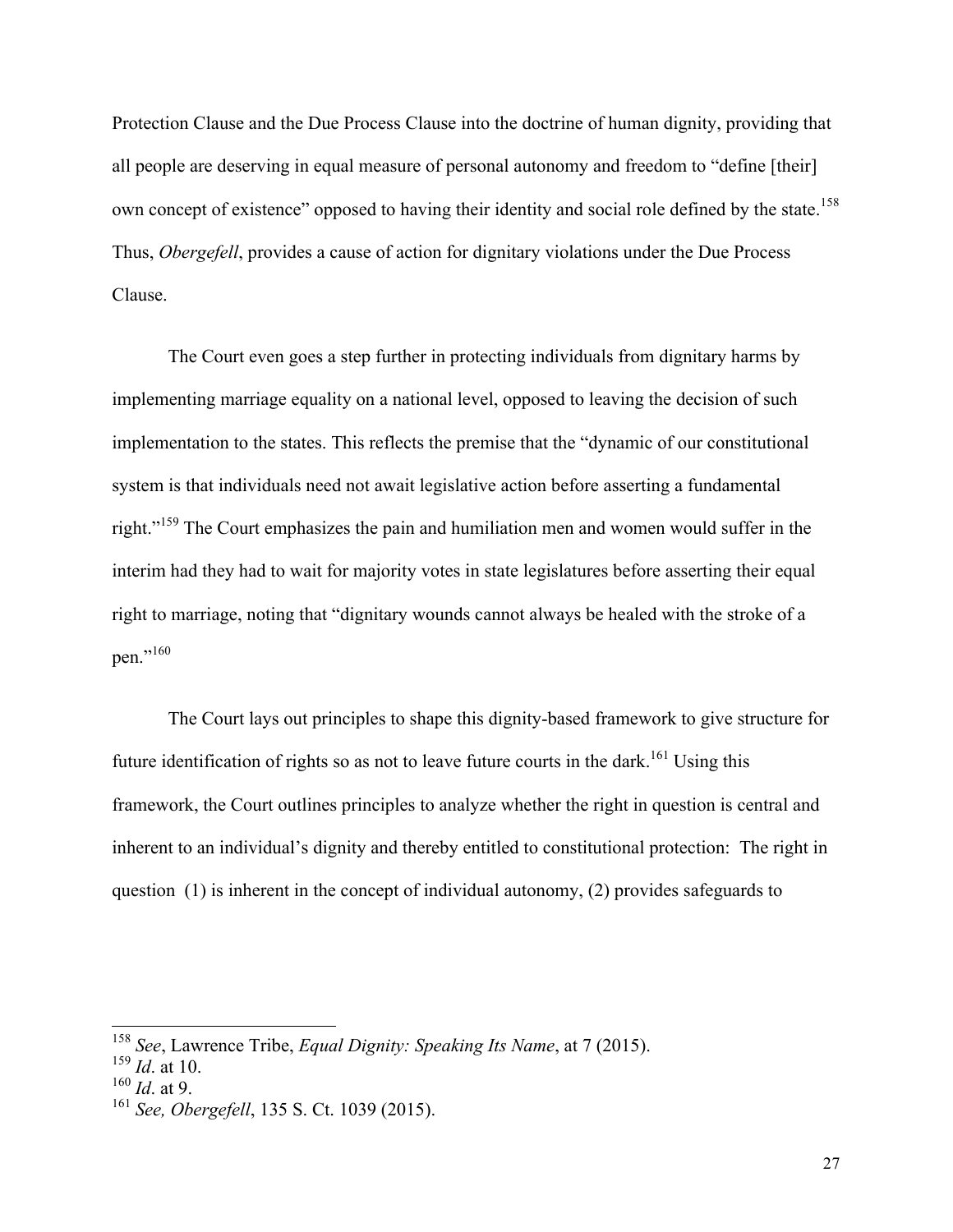children and families, and (3) the Nation's traditions make clear that the right is a keystone of our social order.<sup>162</sup>

#### **Education is Inherent to Individual Autonomy**

The Court in *San Antonio* rejected the argument that education was a fundamental right because it was essential to the effective exercise and intelligent utilization of the right to vote*.* 163 However, we do not argue this principle under the Equal Protection Clause of the 14th Amendment, as the plaintiffs did in *San Antonio*.<sup>164</sup> Instead we formulate our argument on the basis that the fundamental liberties protected by the Fourteenth Due Process Clause, which include those personal choices inherent to human dignity, as outlined in *Obergefell*, encompass the right to quality public education*. 165*

Despite *San Antonio*'s failure to solidify education as a right, 18 years earlier the Supreme Court did not shy away from proclaiming public education as imperative to a child's development in perhaps the most well-known Supreme Court case, *Brown v. Board of Education.* In *Brown,* the Court openly conceded that education "is a principle instrument awakening the child to cultural values, in preparing him for later professional training," and that absent education "[i]n these days, it is doubtful that any child may reasonably be expected to succeed in life."<sup>166</sup>

<sup>162</sup> *Id.*

<sup>163</sup> *See, San Antonio Indep. Sch. Dist*, 411 U.S. 1 (1973).

<sup>164</sup> *Id.*

<sup>165</sup> *See, Obergefell*, 135 S. Ct. 1039 (2015).

<sup>166</sup> *Brown v. Bd. of Ed. of Topeka, Shawnee County, Kan.*, 347 U.S. 483, 493 (1954), *supplemented sub nom. Brown v. Bd. of Educ. of Topeka, Kan*., 349 U.S. 294 (1955).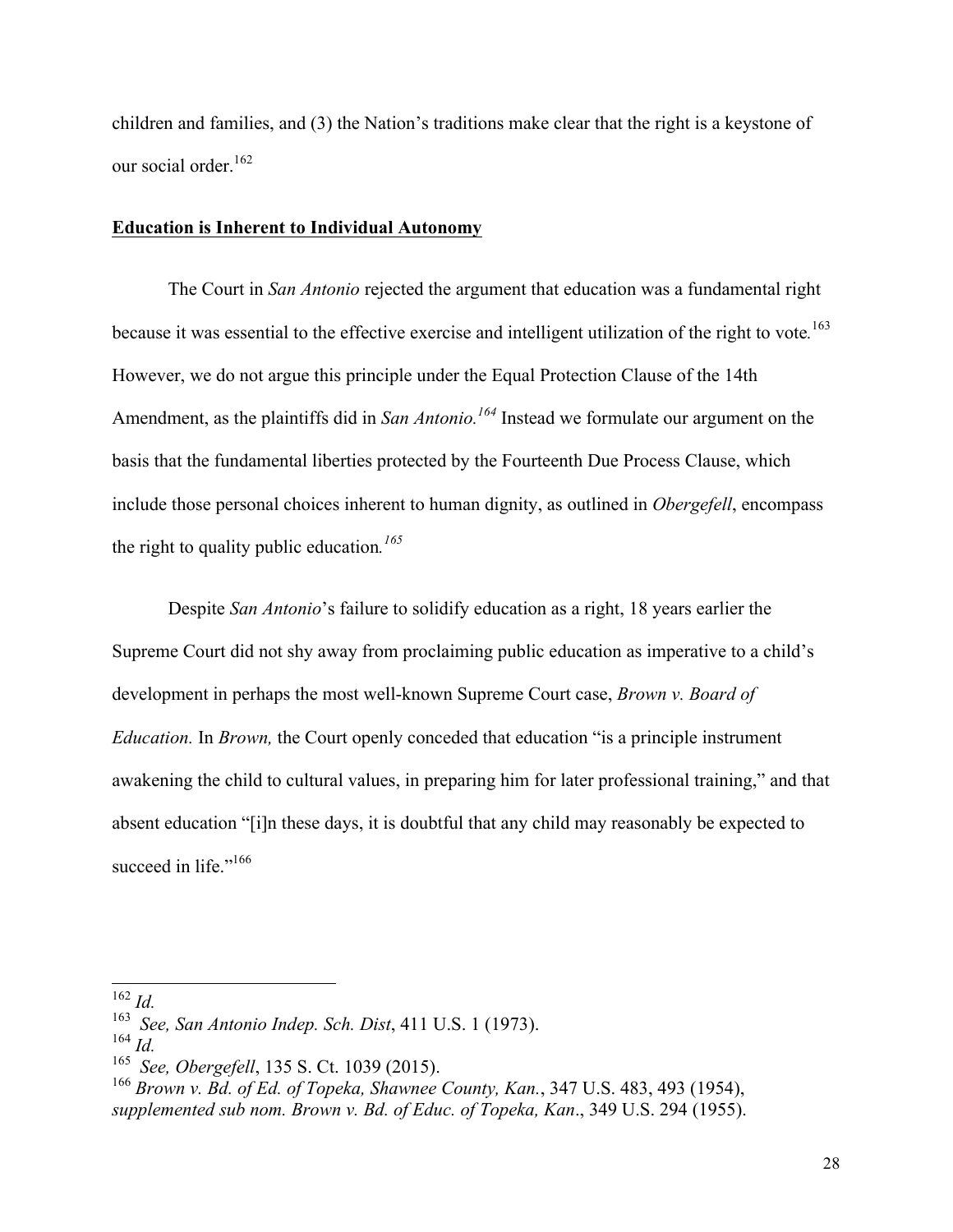Since *Brown's* 1957 decision, the requirement of education as the prerequisite for success has substantially increased. Today's technological, knowledge-based society has employers seeking better-qualified, highly *skilled* workers than ever before. More than 3⁄4 of the fastest growing occupations require at least post-secondary education.<sup>167</sup> These children who receive an "education" failing to prepare their meaningful participation in society by developing skills such as reading, writing, and arithmetic, are effectively precluded from a majority of the job market. Economic opportunity is an important consideration for the achieving autonomy, and the inability to achieve even a minimal level of socioeconomic stability diminishing one's ability to shape their destiny.

Because 59% of Chester High School students fail to graduate, and only 68% of Wilmington residents have their high school diplomas, these are among those excluded from  $\frac{3}{4}$ of these emerging career opportunities. A recent study indicates that the weekly earnings for high-school graduates are 50% more as compared to those without a high school diploma.<sup>168</sup> Similarly, the dropout rate, at least in part, likely contributes to why just 9% of Chester residents between the age of 25-34 have attained a bachelor's degree.<sup>169</sup> Another element effectuating this result is that merely 12% and 4% of Chester High School's students reach proficient levels in English and math respectively.<sup>170</sup> Wilmington's statistics, although better, still do not provide an adequate education. From the schools mentioned above, the rates of English proficiency range

<sup>167</sup> *See*, Linda Darling-Hammond, *Soaring Systems: High Flyers All Have Equitable Funding, Shared Curriculum, and Quality Teaching, AM. EDUCATOR*, Winter 2010-2011, http://www.aft.org/pdfs/americaneducator/winter1011/DarlingHammond.pdf.

<sup>168</sup> Breslow, Jason, (2012, September 21) *By the Numbers: Dropping Out of High School.* Retrieved at www.pbs.org.<br><sup>169</sup> See, Statistical Atlas, *Educational Attainment in Chester County*, *PA*,

*http://statisticalatlas.com/county/Pennsylvania/Chester-County/Educational-Attainment* (2016).

<sup>170</sup> *See*, U.S. News, *Chester High School* (2016)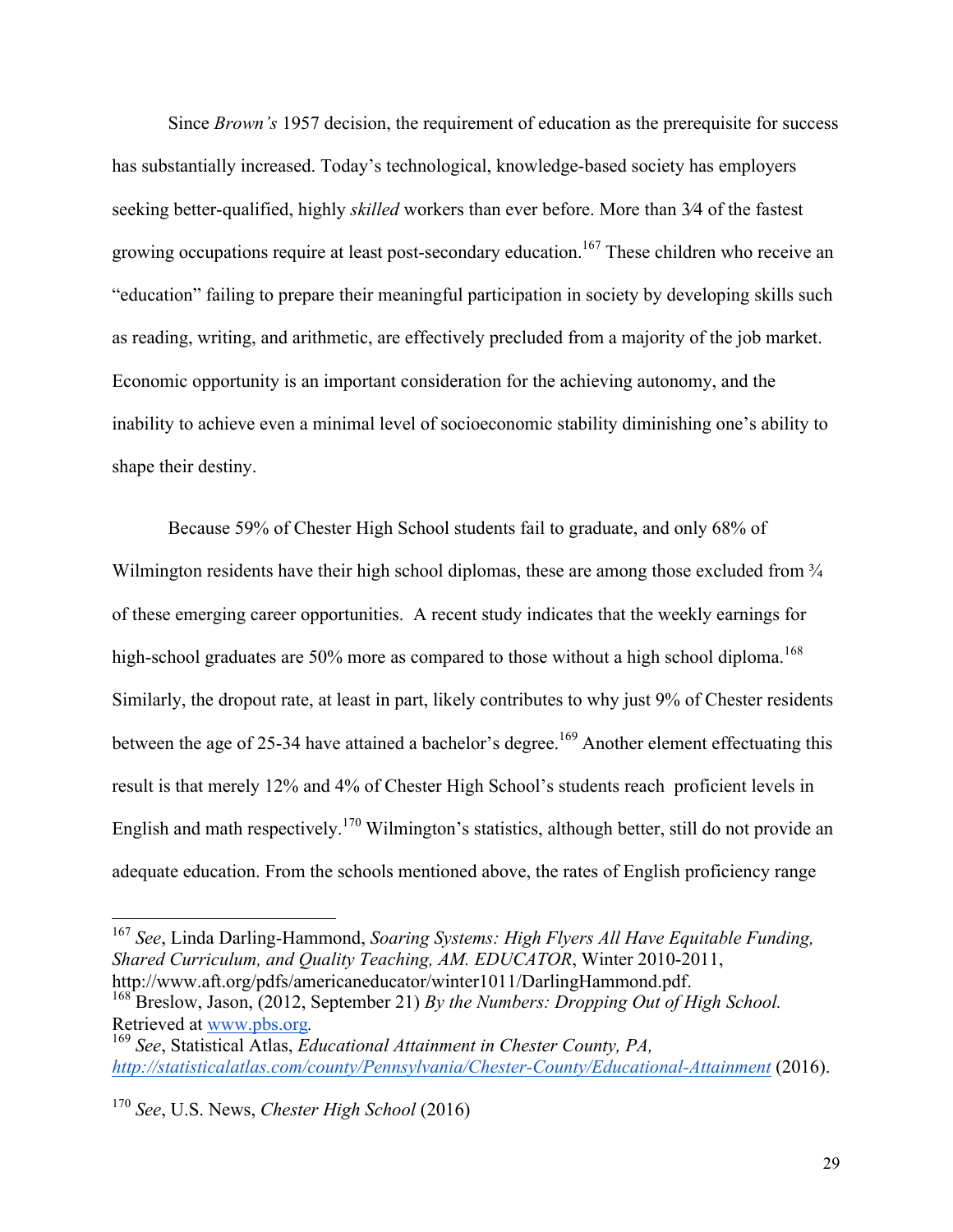from 25-55% and proficiency rates in math range from  $3-10\%$ <sup>171</sup> Regardless of the exact cause, the result that remains is an unacceptably high level of our most vulnerable population suffering blatant affronts to their ability to achieve autonomy through economic independence.

However, more significant than the impractical opportunities for socioeconomic advancement is that employment is required to secure even that which is most basic to humanity; access to food, shelter, and health care services.<sup>172</sup> Similarly, research demonstrates that when children fail to acquire basic literacy skills, it impairs basic mental and physiological functions such as "cognitive functioning, brain development, motor functions, calculation and number processing, language skills, memory, reading comprehension, communication skills, and overall ability to grasp new concepts."<sup>173</sup> As such, those most negatively affected will be those youngadults with no employment at all. Individuals without high school diplomas have unemployment rates of 12%, which is 4% higher than the national average.<sup>174</sup> The students from Chester and Wilmington who do not receive high school diplomas are undoubtedly at the highest risk for

<sup>171</sup> *See, e.g., U.S. News, William Penn High School, Thomas McKean High School, Glasgow High School, (2016).*

<sup>172</sup> *See,* Tomasevski, *Human Rights Obligations in Education*, 47.

<sup>173</sup> *See, e.g.,* Oh Dae Kwon *et a*l*., Effect of Illiteracy on Neuropsychological Tests and Glucose Metabo-lism of Brain in Later Life*, 22 J. Neuroimaging 292, 292 (2012*);* Karl Magnus Petersson *et al., Cognitive Processing in Literate and Illiterate Subjects: A Review of Some Recent Behavioral and Functional Neuroimaging Data,* 42 Scandinavian J. Psychol. 251, 251 (2001); Alfredo Ardila *et al., Illiteracy: The Neuropsychology of Cognition Without Reading*, 25 Archives Clinical Psychol. 689, 693 (2010) (stating that "Phonological processing is an auditory processing skill. It relates to words, but occurs in the absence of print. It involves detecting and discriminating differences in phonemes or speech sounds under conditions of little or no distraction or distortion . . . . Working memory is the system responsible for the transient holding and processing of new and already stored-information and is an important process for reasoning, comprehension, learning and memory updating." Ardila, *supra* note 84, at 696; Illiterate adults perform more poorly than schooled literates on neuropsychological memory measures such as wordlist learning and recall, story learning and recall, verbal paired associates, digits backwards, number-months, and complex figure drawing).

<sup>&</sup>lt;sup>174</sup> Breslow, Jason, (2012, September 21) *By the Numbers: Dropping Out of High School.* Retrieved at www.pbs.org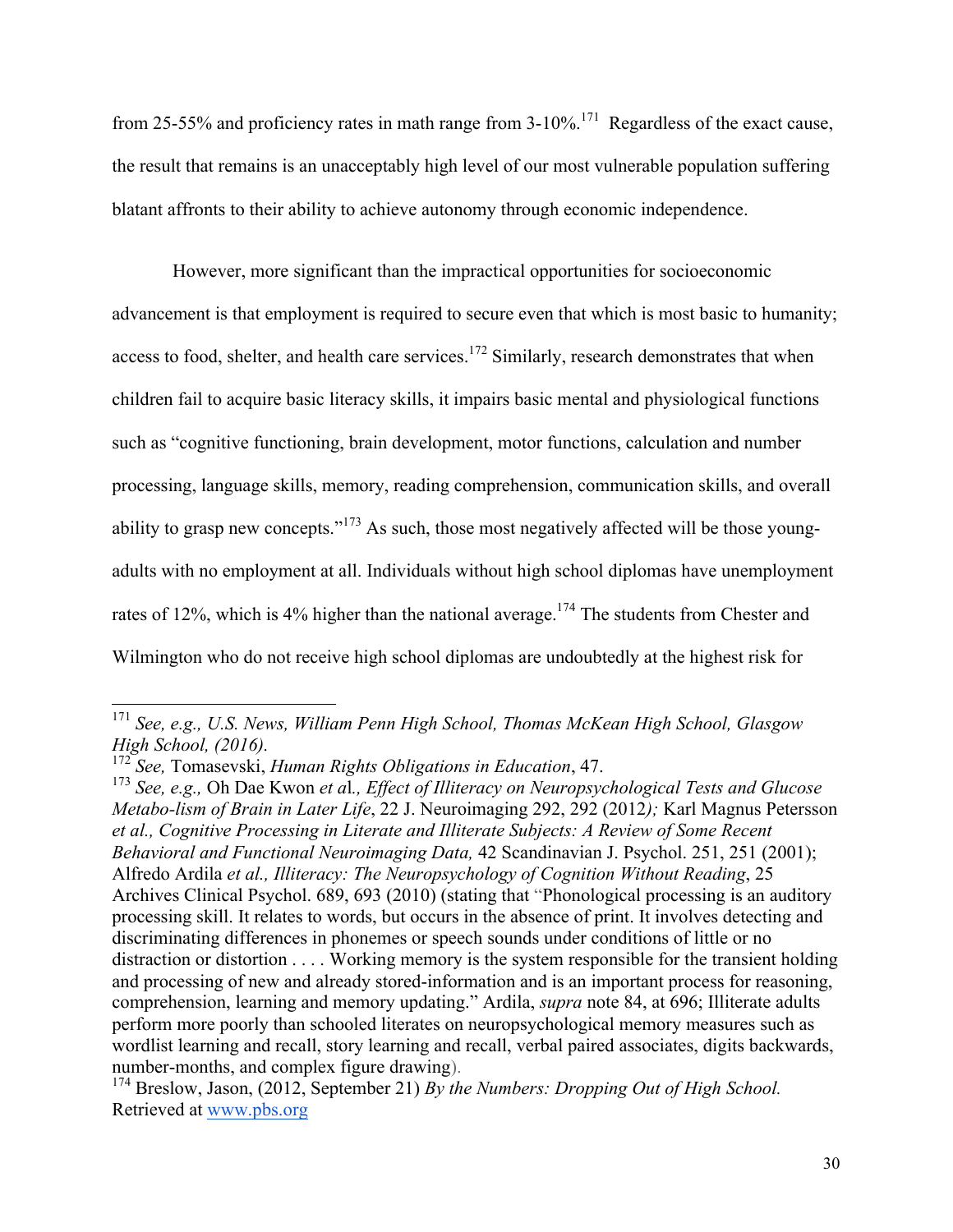facing these aforementioned insurmountable challenges. Thus, lack of access to adequate public education violates both Chester and Wilmington students' dignity because of limitations to personal autonomy insofar as their ability to stop the perpetuating vicious cycle of poverty.<sup>175</sup> This leaves the overwhelming majority of students limited in both economic opportunities and social mobility. This correlation in turn diminishes the liberties that dignity seeks to protect: autonomy, ability to lead a stable life, and right to social status and esteem.

The notion that access to quality education is inherent to individual autonomy can additionally be demonstrated in the absence of education and its direct correlation to incarceration.176 Incarceration is perhaps the most apparent constraint on an individual's autonomy, as it revokes an individual's liberty. Due to the severe limitations low-educational achievements place on a person's ability to attain stable employment, such individuals are more likely to resort to criminal behavior.<sup>177</sup> As stated by the Department of Justice, "[t]he link between academic failure and delinquency, violence, and crime is *welded to reading failure*."178 Not surprisingly then, 85% of all juveniles and 60% of all incarcerated individuals cannot read or write on a level that is necessary to participate in society.<sup>179</sup> Also, absent literary assistance, the majority juveniles are likely to be reincarcerated.<sup>180</sup> Those who are incarcerated are also more likely to experience certain health-related problems that citizens don't typically face if they have

<sup>176</sup> *See, e.g.*, *Alliance for Excellent Education, Saving Futures, Saving Dollars: The Impact of Education on Crime Reduction and Earning* 3 (2013) (finding a direct correlation between lower-educational achievement and increased arrest/incarceration rates). <sup>177</sup> *Id.*

<sup>175</sup> *Zelman v. Simmons-Harris*, 536 U.S. 639, 683–84 (2002) (Thomas, J., concurring).

<sup>&</sup>lt;sup>178</sup> Departmend of Justice, http://www.begintoread.com/research/literacystatistics.html.

<sup>179</sup> *See,* Ruben Rosario, *Troubled Youths Get a Message of Hope*, Pioneer Press, (Nov. 12, 2015) http://www.twincities.com/2010/11/13/ruben-rosario-troubled-youths-get-a-message-of-hope/. <sup>180</sup> *Id.*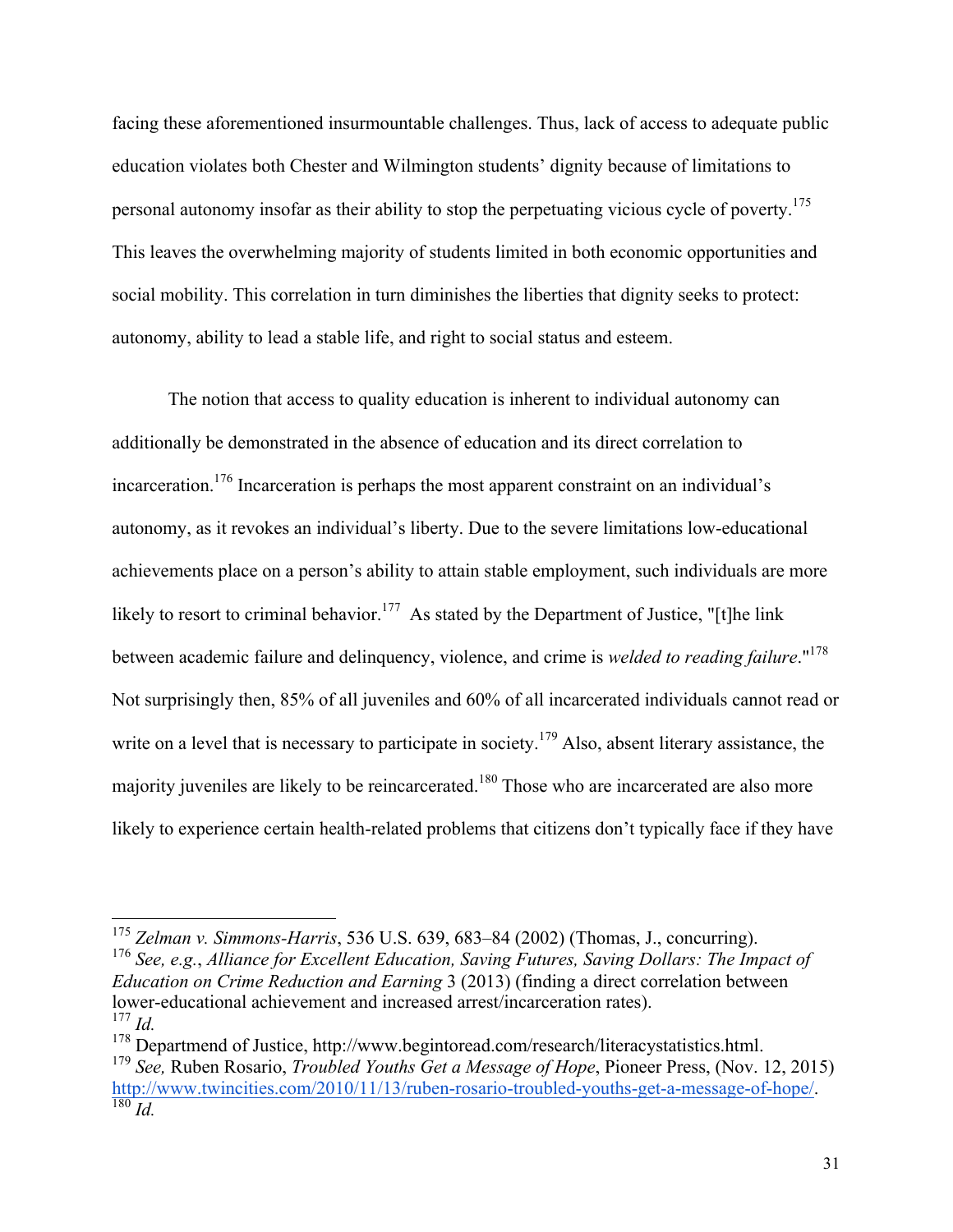not been imprisoned.<sup>181</sup> Finally, among high school dropouts between the ages of 16-24, the rate of incarceration is 63 times higher when compared with college graduates.<sup>182</sup>

In Chester and Wilmington, as described above, the overall education achievement is concerning low. It is no surprise then that the crime rates in these cities are exceedingly high, as compared to the rest of their respective states. For example, in Chester, the chances of becoming a victim of a violent crime in Chester is 1 in 61, while the chances drop dramatically to 1 in 317 for the rest of the state.<sup>183</sup> In Wilmington, the chances of being a victim to violent crime are 1 in 55, while it is 1 in 200 for the state of Delaware.<sup>184</sup> These saddening facts support the strong relationship between lack of academic success and criminal behavior, and thereby, likelihood of incarceration. In conclusion, education is inherent to individual autonomy due to its relationship to criminal behavior and incarceration and its impairment on the ability to lead a stable life.<sup>185</sup>

But autonomy encompasses far more than a child's ability to one-day secure economic freedoms. As South Africa's Justice Ackermann explains, "[e]ach human being is uniquely talented. Part of the dignity of every human being is the fact and awareness of his uniqueness. An individual's human dignity cannot be fully respected or valued unless the individual is

<sup>181</sup> *See*, Human Impact Partners, *Health Impact Assessment of School Discipline Policies 2* (2013) (noting that juveniles are more likely to experience poor birth outcomes, adult chronic disease and obesity, mental health disorders, heart disease, and substance abuse, in addition to psychiatric problems, suicide attempts, and increased HIV, Hepatitis C, and tuberculosis, compared to their non-incarcerated counterparts).

<sup>182</sup> *See*, PBS, *By the Numbers: Dropping Out of High School*, http://www.pbs.org/wgbh/frontline/article/by-the-numbers-dropping-out-of-high-school (2012). <sup>183</sup> Chester, PA Crime Analytics, https://www.neighborhoodscout.com/pa/chester/crime (2017). <sup>184</sup> Wilmington, DE Crime Analysics, https://www.neighborhoodscout.com/de/wilmington/crime (2017).

<sup>185</sup> *See, e.g.*, *Alliance for Excellent Education, Saving Futures, Saving Dollars: The Impact of Education on Crime Reduction and Earning* 3 (2013) (finding a direct correlation between lower-educational achievement and increased arrest/incarceration rates).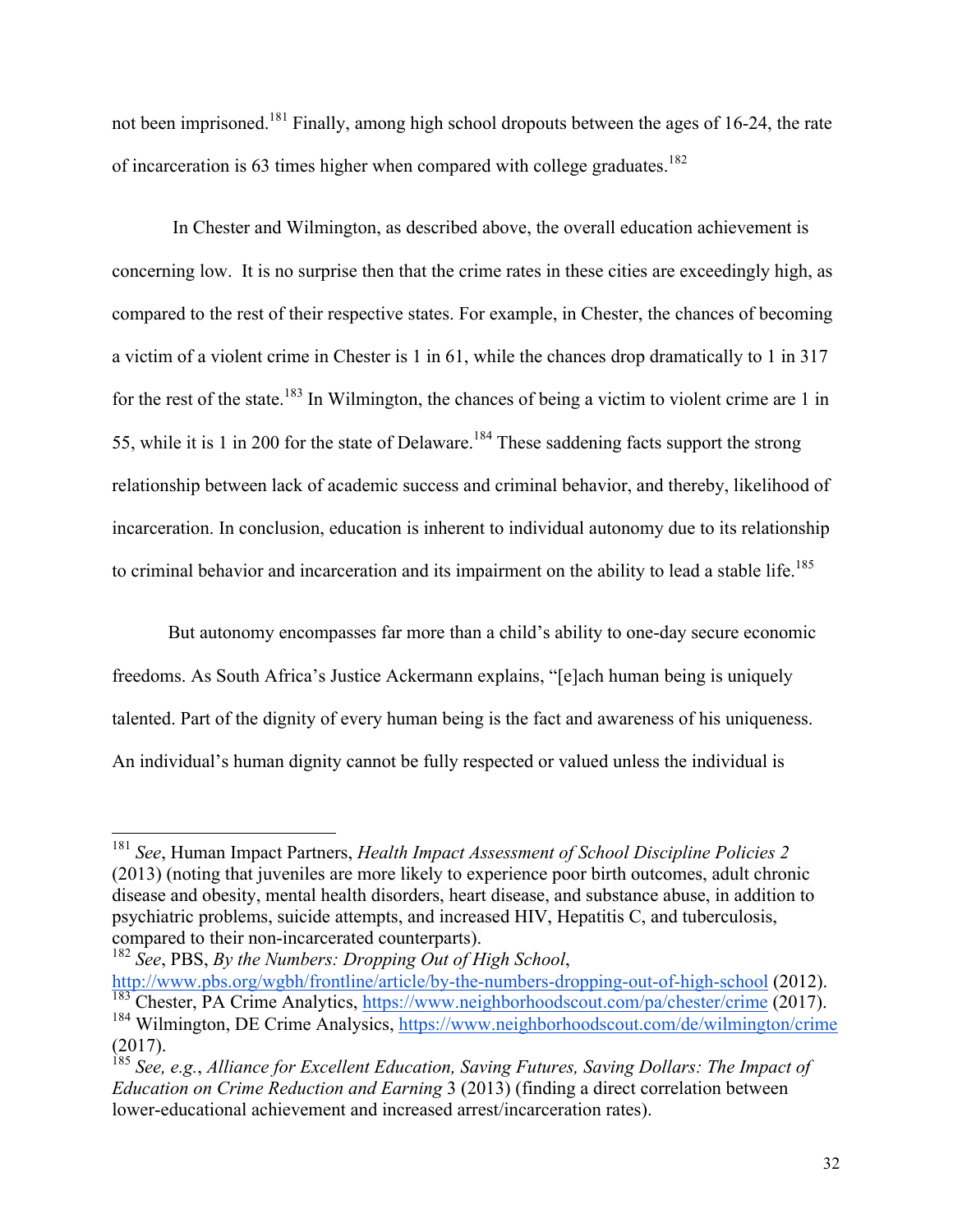permitted to develop his or her unique talents optimally."<sup>186</sup> In both Chester and Wilmington, students are not afforded the opportunity to develop their uniqueness, which in turn prohibits the respect to human dignity. Recognizing the importance of individual development, Thomas Jefferson noted that education is necessary to prepare citizens to participate effectively and intelligently in our own political system if we are to preserve freedom and independence.<sup>187</sup> Thus, educated persons have the ability to make informed choices, such as voting for political representatives or even running for public office themselves. As the literal definition of autonomy, self-govern, the ability to make informed political decisions as to those elected to govern, and quite possibly curtail the exercise of self-governing, partaking in the political process is important to ensure continued liberty. South Africa's Justice Sachs explained that, "[t]he universality of the franchise is important not only for nationhood and democracy. The vote of each and every citizen is a badge of dignity and of personhood. Quite literally, it says that everybody counts."188

Literacy, perhaps the strongest indicator of the ability to receive and process information, plays a determinative role in participation in the political process. It follows that because voting requires at least a rudimentary understanding of the English language, this segment of the population, those who have no retained proficiency in English, are essentially precluded from participation in our democratic process. The statistics from Wilmington and Chester regarding literacy contribute the 32 million adults in the US who cannot read.<sup>189</sup> Studies show that voter turnout is significantly lower amongst those lacking college education as compared to

<sup>186</sup> *Ferreira v. Levin*, 1996 1 SA 984 (CC) [49].

<sup>187</sup> *See*, Kern Alexander, M. David Alexander, *Cengage Learning* (2011).

<sup>188</sup> *See, August v. Electoral Commission,* 1999 (SA), 1 (CC), 1999 (4) BCLR 363 (CC) at ¶ 17.. <sup>189</sup> *See*, U.S. Department of Education and National Institute of Literacy,

http://www.statisticbrain.com/number-of-american-adults-who-cant-read/ (2015).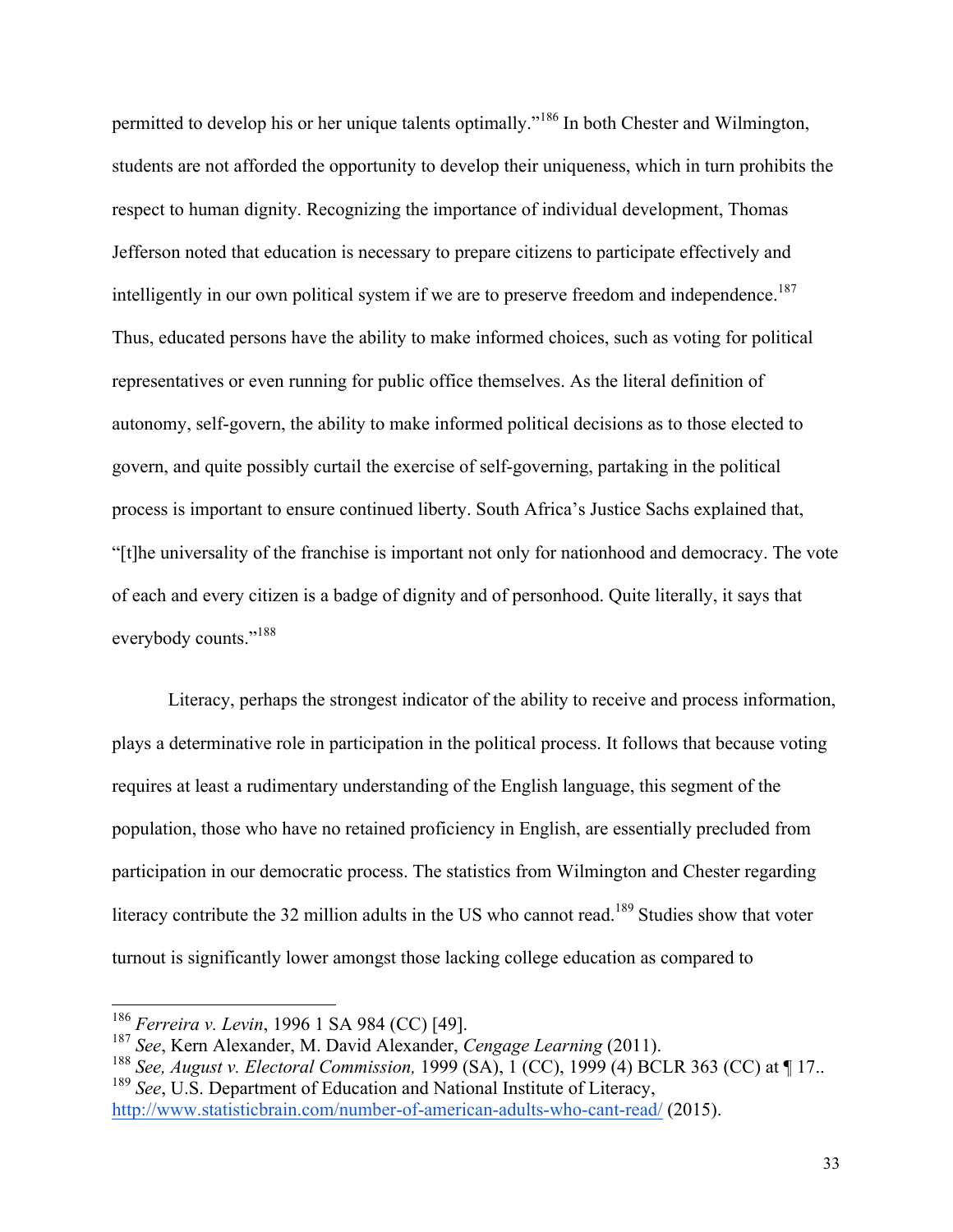individuals with college degrees.<sup>190</sup> More significantly, however, is the even lower voter turnout rate for those who have not completed high school.<sup>191</sup> These studies suggest that education in of itself not only invites but also enables individuals to meaningfully exercise their right to vote and participate in our democratic society. *Obergefell* stands for the proposition that prohibiting samesex couples from exercising their right to marry was incompatible with the notion of human dignity. Analogously, the lack of quality education that the students of Chester and Wilmington are receiving precludes their meaningful participation in our democratic society by prohibiting their ability to exercise their right to vote. Literacy more importantly informs individuals in order to participate in the political process and make informed decisions in accordance with their beliefs. In a government "of the people, by the people, for the people," the children need to be educated such that they are able to participate in the political process that Thomas Jefferson stated was necessary to preserve our freedom and independence.

Therefore as the leaders within the United States government are subject to the people, such that these leaders are public servants, and not supreme rulers.<sup>192</sup> It follows, because all citizens possess the right to vote but rely on education to achieve the requisite capacity to

<sup>&</sup>lt;sup>190</sup> See, e.g., Barry C. Burden, The Dynamic Effects of Education on Voter Turnout, 28 ELECTORAL STUD. 540 (2009) (analyzing survey data from 1952 to 2004, demonstrating the effect of college education has increased starting in 1980s, thereby magnifying the ability of educational attainment to predict turnout); Aina Gallego, Understanding Unequal Turnout: Education and Voting in Comparative Perspective, 29 ELECTORAL STUD. 239, 240 (2010) (discussing findings that individuals with high educational achievements vote more frequently than the lower academically achieving individuals in some countries, including the United States).

<sup>191</sup> *See*, R. Sondheimer & D. Green, *Using Experiments to Estimate the Effects of Education on Voter Turnout*, 54 AM. J. POL. SCI. 174-79 (2009) (arguing that there is a strong relationship between education and voter turnout and noting that political participation is a function of one's level of education; people with only a high school education or less are not as likely to vote). <sup>192</sup> *See*, Alexis De Tocqueville, *DEMOCRACY IN AMERICA* 94-95, 123-24, 175, 287-88 (David Campbell trans., *Everyman's Library* 1995) (1835, 1840).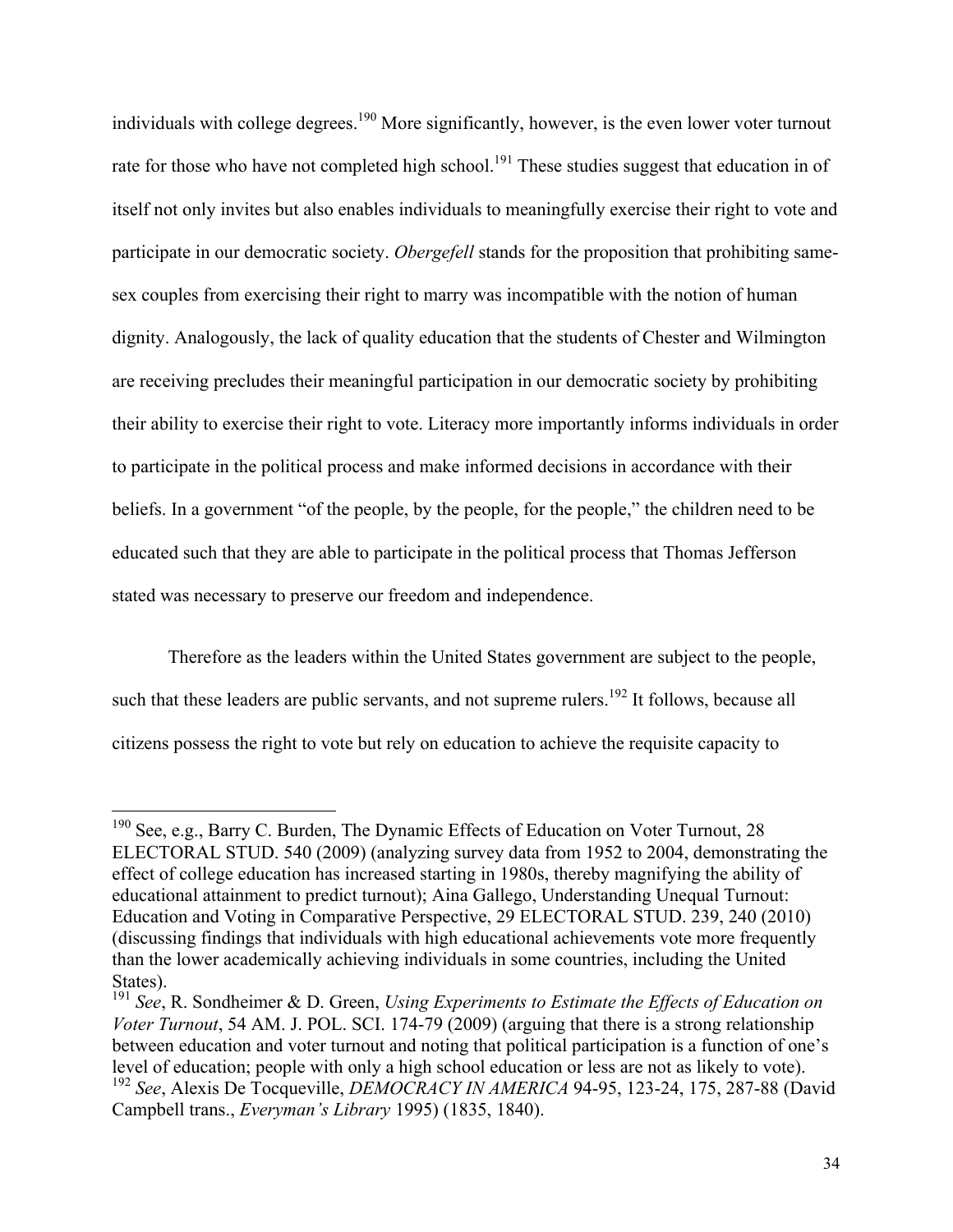meaningfully participate in the political process, that both elected officials and those who elect them must be educated enough to be capable of self-governance.<sup>193</sup>

#### **Education as a Keystone of Social Order**

*Obergefell* draws on a string of marriage cases as well as the rights and responsibilities afforded by the federal government to demonstrate that the fundamental right to marry is a "keystone of our social order."194 The Court in *Obergefell* recognized that the contributions of governmental rights, benefits, and responsibilities, such as taxation, inheritance and property rights, adoption rights, and hospital access, afforded to married persons evidenced that marriage was a "building block of our national community."<sup>195</sup> Similarly, the government affords benefits and responsibilities to educated individuals, lending support to the notion that education is a keystone to our social order. For example, adoption rights were at the forefront of the fight for marriage equality.<sup>196</sup> Once homosexuals were *afforded* the right to adopt children, the right to marry was soon to follow.<sup>197</sup> Yet, the overwhelming majority of states require individuals who seek to adopt a child to have at least a high school diploma.<sup>198</sup> This demonstrates that lack of education can effectively preclude individuals from the benefit of forming their own family. Specifically, in the instance when natural conception is not a viable option, these uneducated persons are barred from establishing a family until the required level of education is achieved. As explicitly argued in *Obergefell* , the right to "establish a home and bring up children is a central

<sup>193</sup> *Id.*

<sup>194</sup> *See, Obergefell*, 135 S. Ct. 1039 (2015).

 $^{195}$  *Id.* at 2601.

<sup>196</sup> *See, e.g., Goodridge v. Department of Public Health,* 798 N.E.2d 941 (2003); *United States v. Windsor*, 570 U.S. \_\_\_ (2013); *Obergefell*, 135 S. Ct. 2584 (2015).

<sup>197</sup> *Id.*

<sup>198</sup> *See*, National Adoption Center, *Adoption Laws*, http://www.adopt.org/adoption-laws.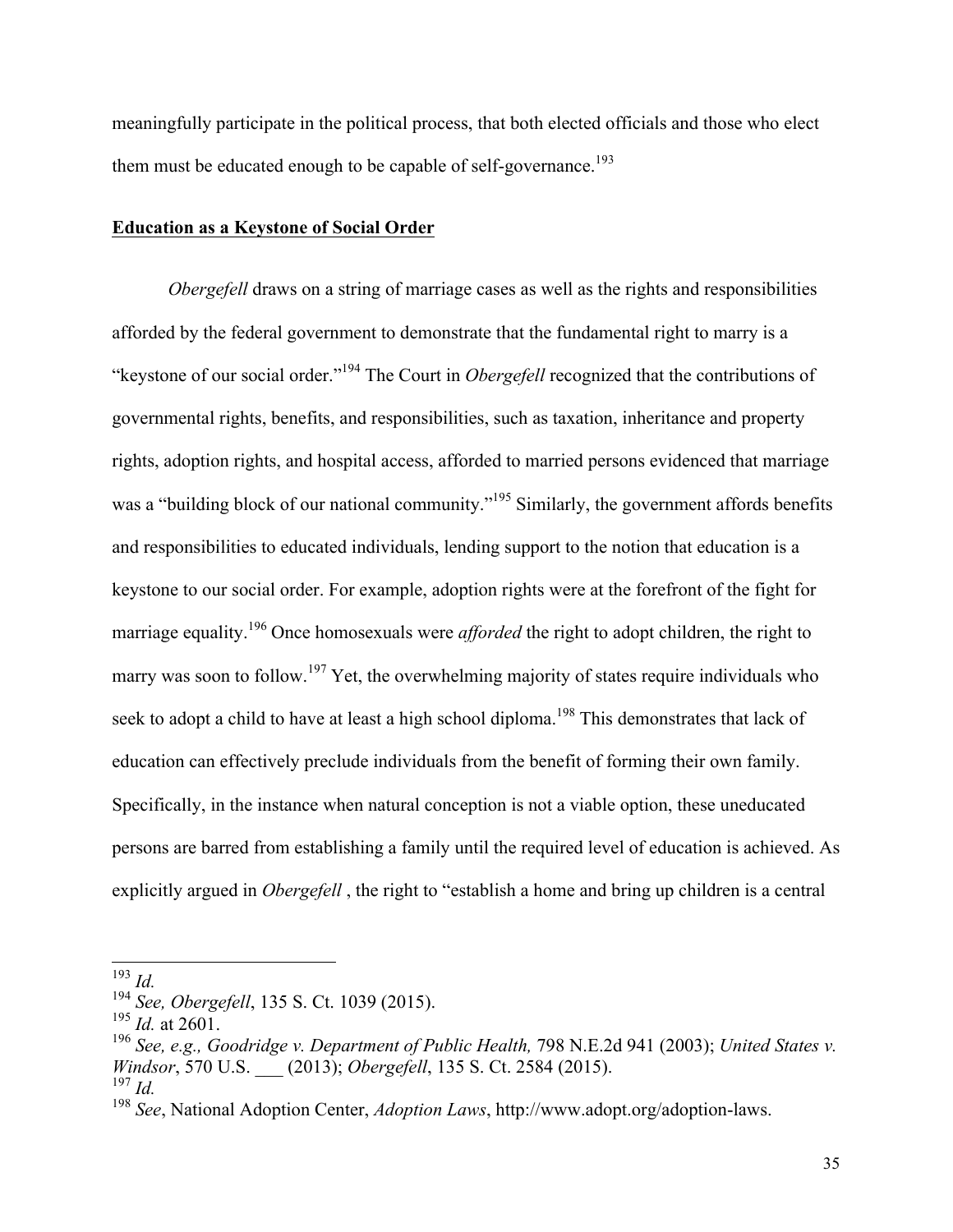part to the liberty protected by the Due Process Clause." Therefore, lack of education prevents individuals from participating in a central aspect of American society, family formation.

In addition, as the Court in *Brown* explains education is required for the most basic public responsibilities including serving in the armed forces.<sup>199</sup> Today, our military excludes candidates who have not graduated high school, and even those with a GED are routinely rejected, as 99% of our armed forces have at least a high school diploma.<sup>200</sup> Benefits conferred from military participation include educational benefits, tax-free housing and food allowances, and health and dental for both the individual and their family, to mention a few. Finally, the federal government recognizes the importance of education as evidenced by their yearly contribution amounting to over a *trillion* dollars disbursed throughout the states for the purpose of funding primary and secondary education.<sup>201</sup> These benefits bestowed on individuals harboring a basic level of education, a high school diploma, is indicative that our traditions make clear that education is a keystone to our social order. As demonstrated above, local adoption laws as well as compulsory school attendance laws and the great federal expenditures for education all demonstrate our recognition of the importance of education to our democratic society. It is required in the performance of our most basic public responsibilities, even service in the armed forces.

Next, *Obergefell* relies on a string of marriage cases to give evidence that the right to marry is fundamental.<sup>202</sup> Although the Court determined that the right to education was not

<sup>199</sup> *Brown* 347 U.S. 483, 493 (1954).

<sup>200</sup> CNN, *Getting into the Military is Getting Tougher,* Annalyn Kurtz, (2013).

<sup>201</sup> *See,* U.S. Department of Education (2016).

<sup>202</sup> *See, e.g., Loving v. Virginia*, 388 U.S. 1 (1967) (invalidating bans on interracial unions, holding that marriage is a vital right essential to happiness by free men); *Zablocki v. Rehail*, 434 U.S. 374 (1978) (holding a law invalid which prohibited fathers who were behind on their child support from marrying); *Turner v. Safley*, 482 U.S. 78 (1987) (holding that prison regulations limiting inmates from marrying was invalid); *Maynard v. Hill*, 125 U.S. 90, 211 (1888)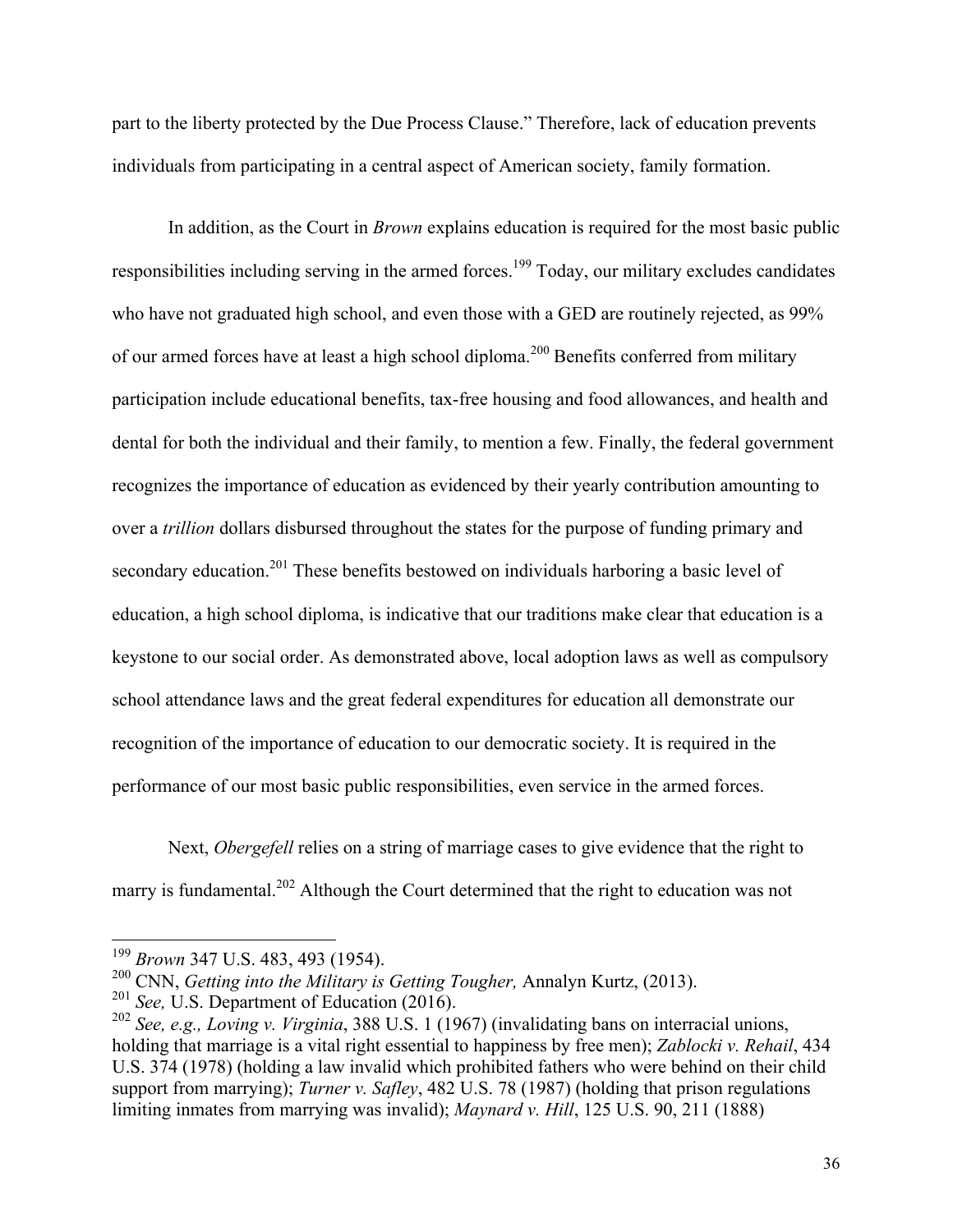fundamental, education's roots in the social order of this country date back to the Founding Fathers of this country. Benjamin Franklin, Benjamin Rush, and Noah Webster, to name a few, all shared the belief that right to education was so fundamental to the founding and structure of the United States, that it did not require explicit mention in the Constitution.<sup>203</sup> Notably, Benjamin Rush advocated for education for all people, including women and Blacks, because "[f]reedom can exist only in the society of knowledge. Without learning, men are incapable of knowing their rights, and where learning is confined to a few people, liberty can be neither equal or universal<sup>"204</sup>

Since then, education has played a large role in Supreme Court jurisprudence. Although the Court ultimately refused to find that education is a fundamental right, the Court has recognized its importance. For example, in the landmark case *Brown v. Board of Education*, the Court abolished segregation in schools, demonstrating the unambiguous recognition of the importance of public education:

It is the very foundation of good citizenship. Today it is a principal instrument in awakening the child to cultural values, in preparing him for later professional training, and in helping him to adjust normally to his environment. In these days, it is doubtful that any child may reasonably be expected to succeed in life if he is denied the opportunity of an education. Such an opportunity, where the State has undertaken to provide it, is a right which must be made available to all on equal terms. $205$ 

<sup>(</sup>explaining that marriage is the "foundation of the family and of society, without which there would be neither civilization nor progress").

<sup>203</sup> *See*, Malhar Shal, *The Fundamental Right to Literacy: Relitigating the Fundamental Right to Education After Rodriguez and Plyler* (2011).

<sup>204</sup> *See e.g.,* Abraham Blinderman*, Three Early Champions of Education: Benjamin Frank-lin, Benjamin Rush, and Noah Webster 7 (1976);* Benjamin Rush, Autobiography of Benjamin Rush: His "*Travels Through Life*" Together with his Commonplace Book for 1789–1813, 72 (1948).

<sup>205</sup> *Brown v. Bd. of Ed. of Topeka, Shawnee County, Kan.*, 347 U.S. 483, 493 (1954)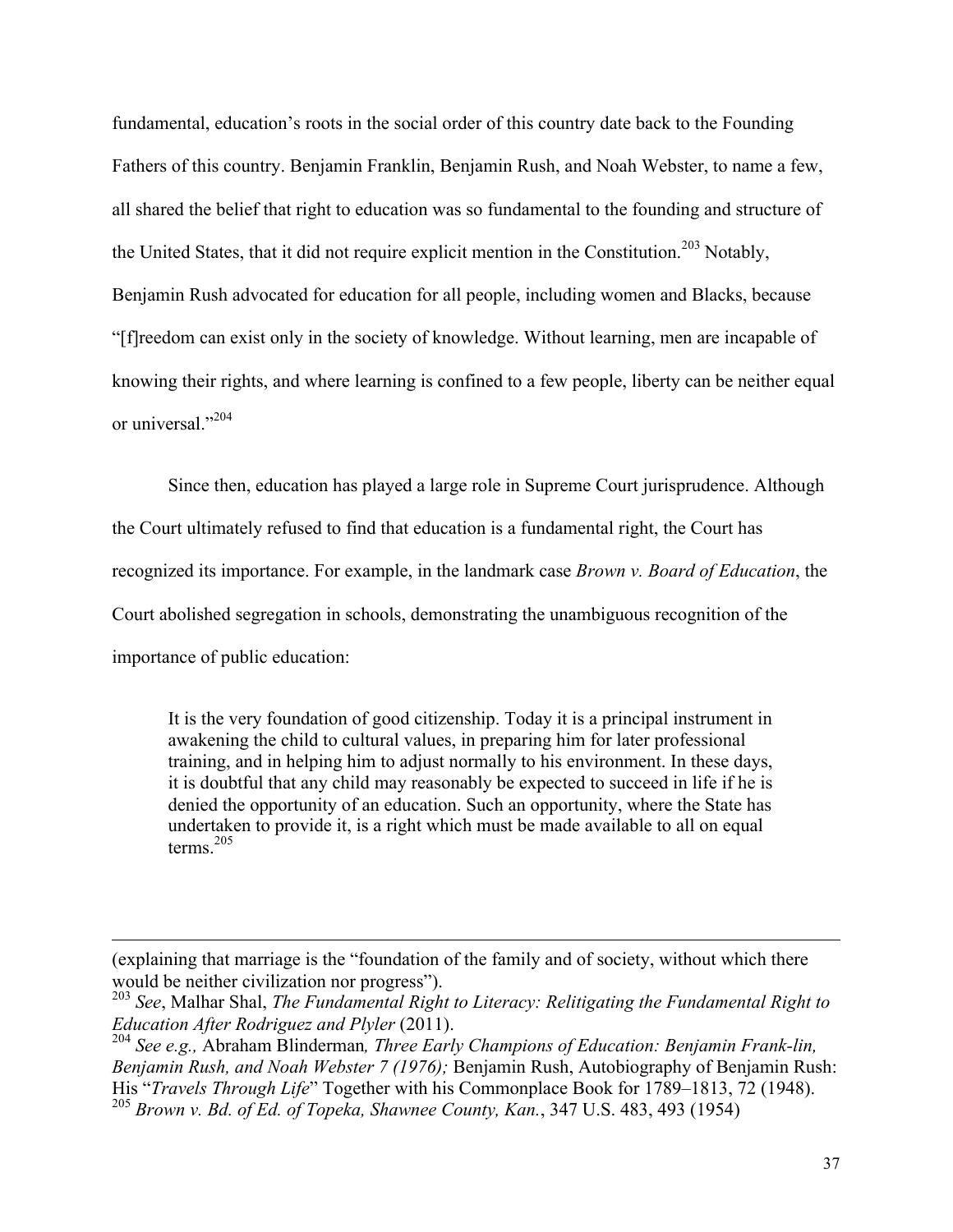This bold language signifies the Court's recognition that education is necessary for success. This gives support that education, is in fact, the foundation on which our society is built upon. Similarly, *Plyler* reasoned that completely depriving children of an education would "place an insurmountable burden" on the children.<sup>206</sup> This means that there is a degree of education that states must provide to their residents, and falling below that line places an insurmountable burden on the child. Additionally, the U.S. Supreme Court notes that "some degree of education is necessary to prepare citizens to participate effectively and intelligently in our own political system if we are to preserve freedom and independence.<sup>2207</sup> These cases serve to demonstrate that our nation's traditions make clear that an education is a keystone to our social order as well as an invaluable tool for a child's development.

#### **Conclusion**

Education, like marriage, is not expressly provided for in the U.S. Constitution. In the wake of *Obergefell,* however, such a strict construction of the Constitutional language may not preclude education from constitutional protections. Applying the principles derived from *Obergefell* in the educational context, the right to quality public education is inherent to human dignity. Education is inherent to individual autonomy because it is essential self-governance, self-realization, and the freedom to make the intimate choices to define one's meaning to the mystery of life. In addition, education provides safeguards to families and children by providing the means to live a stable and free from social stigma. Finally, education is a keystone to our

<sup>206</sup> *Plyler v. Doe*, 457 U.S. 202, 205 (1982) (invalidating a Texas statute that "revised its education laws to withhold from local school districts any state funds for the education of children who were not 'legally admitted' into the United States. The 1975 revision also authorized local school districts to deny enrollment in their public schools to children not 'legally admitted' to the country . . . .").

<sup>207</sup> *Wisconsin v. Yoder* 406 U.S. 205 (1972).